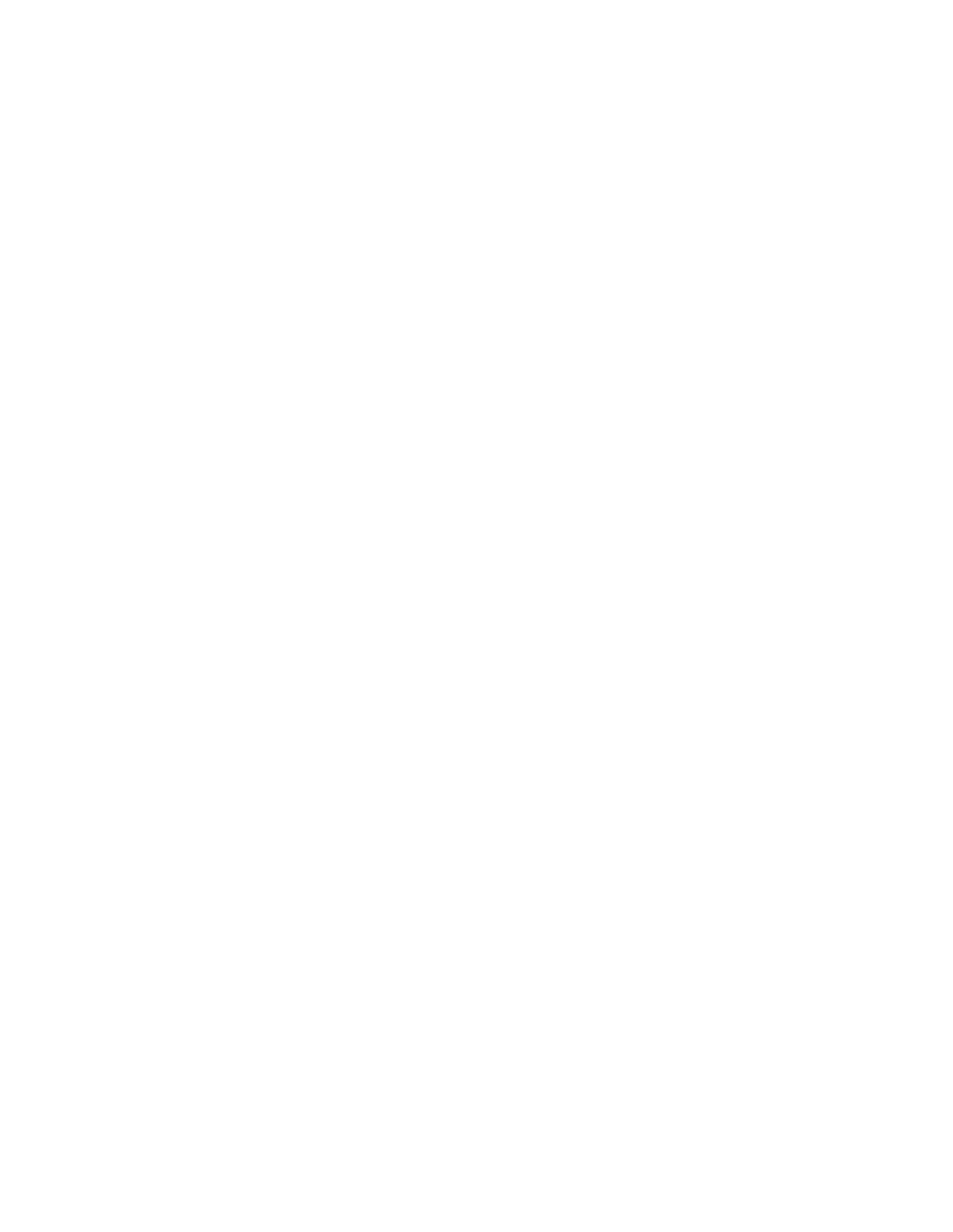#### **Scoring Summary Missouri vs. Army West Point (12/22/2021 at Fort Worth, Texas)**



#### Missouri (6-7) vs. Army West Point (9-4) Date: 12/22/2021 • Site: Fort Worth, Texas • Stadium: Amon G. Carter Attendance: 34888

| <b>Score by Quarters</b> |    |  |    | Totaı     |
|--------------------------|----|--|----|-----------|
| Missouri                 | 10 |  |    | n n<br>44 |
| Army West Point          |    |  | 10 | 24        |

| Qtr | Time  | <b>Scoring Play</b>                                                                   | V-H       |
|-----|-------|---------------------------------------------------------------------------------------|-----------|
| 1st | 11:55 | MIZ - Cook, Brady 30 yd TD RUSH (KICK by Mevis, Harrison), 7-72 3:05                  | 7-0       |
| 1st | 00:55 | MIZ - Mevis, Harrison 22 yd FG 8-69 3:27                                              | $10 - 0$  |
| 2nd | 13:56 | ARMY - ANDERSON, C. 22 yd TD RUSH (KICK by TALLEY, Cole), 6-75 1:59                   | $10 - 7$  |
| 2nd | 05:59 | MIZ - Mevis, Harrison 25 yd FG 16-67 7:57                                             | $13 - 7$  |
| 2nd | 00:03 | MIZ - Mevis, Harrison 39 yd FG 11-64 3:49                                             | $16 - 7$  |
| 3rd | 06:35 | ARMY - BUCHANAN, J. 10 yd TD RUSH (KICK by TALLEY, Cole), 17-75 8:25                  | $16 - 14$ |
| 4th | 10:20 | ARMY - WALTERS, B. 14 yd TD PASS from TYLER, T. (KICK by TALLEY, Cole), 13-56 6:29    | $16 - 21$ |
| 4th | 01:11 | MIZ - Chism, Keke 6 yd TD PASS from Cook, Brady (PAT PASS attempt failed), 11-83 1:33 | $22 - 21$ |
| 4th | 00:00 | ARMY - TALLEY, Cole 41 yd FG 8-51 1:11                                                | $22 - 24$ |

Kickoff time: 7:05 pm • End of Game: 10:15 pm • Total elapsed time: 3:10

Officials: Referee: Derek Anderson; Umpire: Sheldon Davis; Linesman: Al Green;

Line judge: Quentin Givens; Back judge: Lyndon Nixon; Field judge: Scott Gaines;

Side judge: Mario Seneca; Center judge: Darren Winkley;

Temperature: 56 • Wind: NW 1 • Weather: Clear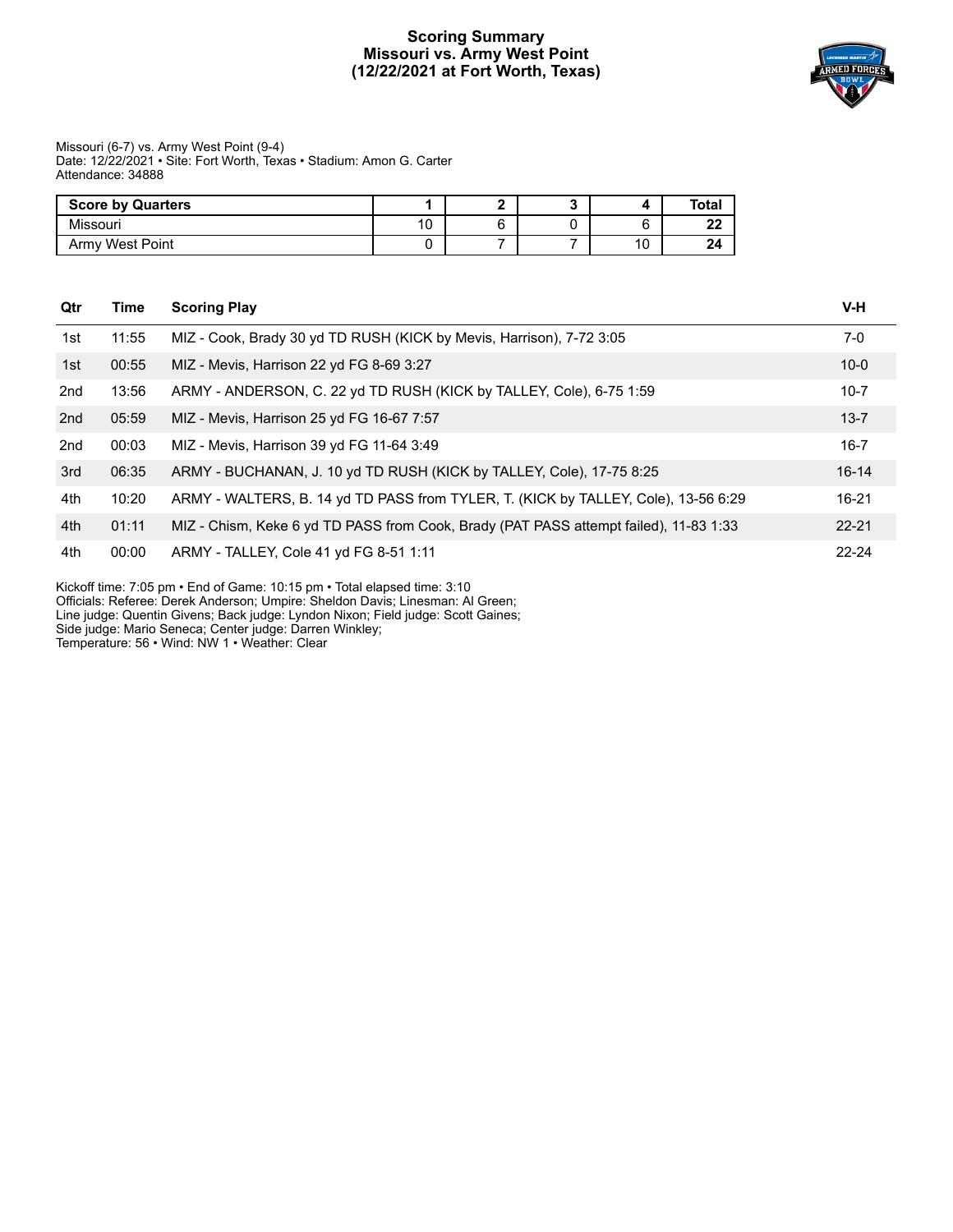#### **Team Statistics Missouri vs. Army West Point (12/22/2021 at Fort Worth, Texas)**



|                                  | <b>MIZ</b>     | <b>ARMY</b>    |
|----------------------------------|----------------|----------------|
| <b>FIRST DOWNS</b>               | 28             | 21             |
| Rushing                          | 11             | 15             |
| Passing                          | 15             | 5              |
| Penalty                          | $\overline{2}$ | $\mathbf{1}$   |
| <b>NET YARDS RUSHING</b>         | 195            | 211            |
| <b>Rushing Attempts</b>          | 37             | 55             |
| Average Per Rush                 | 5.3            | 3.8            |
| <b>Rushing Touchdowns</b>        | $\mathbf{1}$   | $\overline{2}$ |
| <b>Yards Gained Rushing</b>      | 221            | 225            |
| Yards Lost Rushing               | 26             | 14             |
| <b>NET YARDS PASSING</b>         | 238            | 95             |
| Completions-Attempts-Int         | $27 - 34 - 0$  | $6 - 9 - 0$    |
| Average Per Attempt              | $\overline{7}$ | 10.6           |
| Average Per Completion           | 8.8            | 15.8           |
| Passing Touchdowns               | 1              | $\mathbf 1$    |
| <b>TOTAL OFFENSIVE YARDS</b>     | 433            | 306            |
| Total offensive plays            | 71             | 64             |
| Average Gain Per Play            | 6.1            | 4.8            |
| Fumbles: Number-Lost             | $1 - 1$        | $0-0$          |
| Penalties: Number-Yards          | $5 - 40$       | $4 - 35$       |
| <b>PUNTS-YARDS</b>               | $1 - 41$       | $3 - 132$      |
| Average Yards Per Punt           | 41.0           | 44.0           |
| Net Yards Per Punt               | 41.0           | 44.7           |
| Inside 20                        | 0              | 3              |
| 50+ Yards                        | 0              | 1              |
| Touchbacks                       | 0              | $\pmb{0}$      |
| Fair catch                       | 1              | 1              |
| <b>KICKOFFS-YARDS</b>            | 5-300          | 4-250          |
| Average Yards Per Kickoff        | 60             | 62.5           |
| Net Yards Per Kickoff            | 49.2           | 62.5           |
| Touchbacks                       | 4              | $\mathbf{1}$   |
| Punt returns: Number-Yards-TD    | $1 - 2 - 0$    | $0 - 0 - 0$    |
| Average Per Return               | $-2$           | 0              |
| Kickoff returns: Number-Yards-TD | $3 - 54 - 0$   | $0 - 0 - 0$    |
| Average Per Return               | 18             | 0              |
| Interceptions: Number-Yards-TD   | $0 - 0 - 0$    | $0 - 0 - 0$    |
| Fumble Returns: Number-Yards     |                | $1 - 3$        |
| Miscellaneous Yards              | $\pmb{0}$      | $\mathbf 0$    |
| Possession Time                  | 29:00          | 31:00          |
| 1st Quarter                      | 06:32          | 08:28          |
| 2nd Quarter                      | 11:46          | 03:14          |
| 3rd Quarter                      | 04:46          | 10:14          |
| 4th Quarter                      | 05:56          | 09:04          |
| <b>Third-Down Conversions</b>    | 6 of 11        | 5 of 14        |
| Fourth-Down Conversions          | 0 of 1         | 5 of 5         |
| Red Zone Scores-Chances          | 3 of 3         | 2 of 2         |
| Touchdowns                       | 1              | $\overline{2}$ |
| <b>Field Goals</b>               | 2 of 2         | $0$ of $0$     |
| Sacks By: Number-Yards           | $0-0$          | $3 - 19$       |
| PAT Kicks                        | $1 - 1$        | $3 - 3$        |
| <b>Field Goals</b>               | 3 of 3         | $1$ of $2$     |
| Points off turnovers             | 0              | 0              |
|                                  |                |                |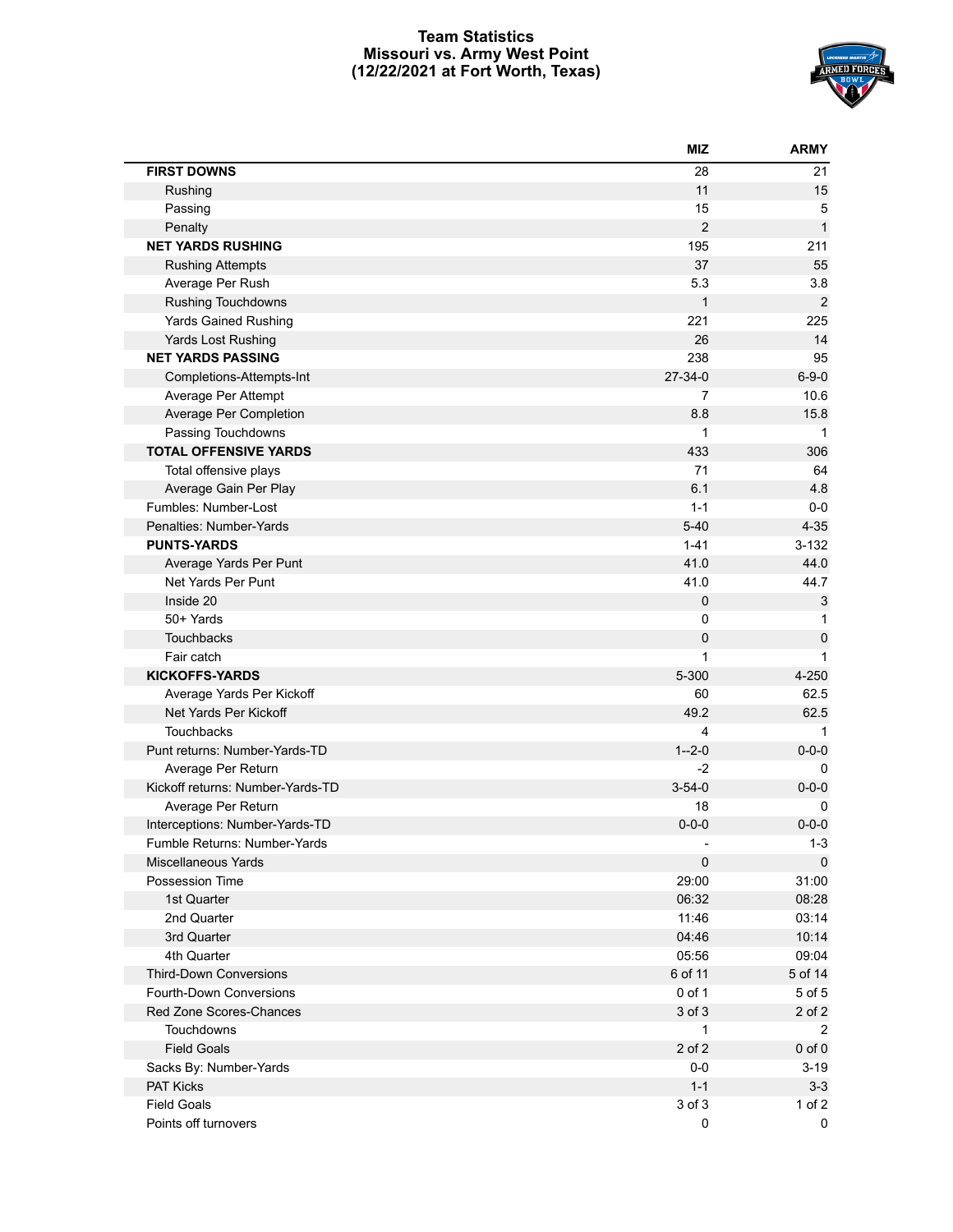#### **Individual Statistics Missouri vs. Army West Point (12/22/2021 at Fort Worth, Texas)**



#### **Missouri Army West Point**

| <b>Rushing</b>  | No. |     | Gain Loss Net TD Lg |      |   |       | Avg |
|-----------------|-----|-----|---------------------|------|---|-------|-----|
| Young, Elijah   | 13  | 76  |                     | 75.  |   | 0, 21 | 5.8 |
| Downing, Dawson | 14  | 70  |                     | 69   |   | 12    | 4.9 |
| Cook, Brady     | 9   | 75  | 22                  | 53   | 1 | 30    | 5.9 |
| Banister, Barre |     |     | 2                   | $-2$ |   | 0     | -2  |
| Totals          | 37  | 221 | 26                  | 195  |   | 30    | 5.3 |

| Passing     | C-A-I         | Yds | TD. | Long | Sack |
|-------------|---------------|-----|-----|------|------|
| Cook, Brady | $27 - 34 - 0$ | 238 |     | 23   | 3    |
| Totals      | $27 - 34 - 0$ | 238 |     | 23   | 3    |

| Receiving          |    |             | No.            |    | Yards |                | TD  |           | Long           |               | Tgt            |
|--------------------|----|-------------|----------------|----|-------|----------------|-----|-----------|----------------|---------------|----------------|
| Banister, Barre    |    |             | 6              |    |       | 53             | 0   |           |                | 17            | $\overline{7}$ |
| Chism, Keke        |    |             | 5              |    |       | 64             | 1   |           |                | 23            | 5              |
| Young, Elijah      |    |             | 5              |    |       | 32             | 0   |           |                | 11            | 5              |
| Downing, Dawson    |    |             | 3              |    |       | 31             | 0   |           |                | 14            | 4              |
| Hester, JJ         |    |             | 3              |    |       | 30             | 0   |           |                | 13            | 3              |
| Dove, Tauskie      |    |             | 3              |    |       | 24             | 0   |           |                | 12            | 6              |
| Lovett, Dominic    |    |             | $\overline{2}$ |    |       | 4              | 0   |           |                | 5             | $\overline{2}$ |
| <b>Totals</b>      |    |             | 27             |    |       | 238            | 1   |           |                | 23            | 34             |
| <b>Punting</b>     |    | No.         | Yds            |    |       | Avg            |     | Long      |                | In20          | TВ             |
| McKinniss, Gran    |    | 1           |                | 41 |       | 41.0           |     | 41        |                | 0             | 0              |
| <b>Totals</b>      |    | 1           |                | 41 |       | 41.0           |     | 41        |                | 0             | 0              |
|                    |    | Punt        |                |    |       | <b>Kickoff</b> |     |           |                | Intercept     |                |
| <b>Returns</b>     | No | Yds         | Lg             |    | No    | Yds            | Lg  |           | No             | Yds           | Lg             |
| Abrams-Draine,     | 0  | $\mathbf 0$ | 0              |    | 3     | 54             | 28  |           | 0              | 0             | $\Omega$       |
| Smith, D'ionte     | 1  | $-2$        | 0              |    | 0     | 0              | 0   |           | 0              | 0             | 0              |
| <b>Totals</b>      | 1  | $-2$        | 0              |    | 3     | 54             | 28  |           | $\overline{0}$ | 0             | 0              |
| <b>Field goals</b> |    | Qtr         | <b>Time</b>    |    |       | <b>Dist</b>    |     |           |                | <b>Result</b> |                |
| Mevis, Harrison    |    | 1st         | 00:55          |    |       | 22 yards       |     |           | good           |               |                |
| Mevis, Harrison    |    | 2nd         | 05:59          |    |       | 25 yards       |     |           | good           |               |                |
| Mevis, Harrison    |    | 2nd         | 00:03          |    |       | 39 yards       |     |           | good           |               |                |
| <b>Kickoffs</b>    |    | No.         | Yards          |    |       |                | Avg |           | TВ             | OВ            |                |
| Koetting, Sean     |    | 5           | 300 yards      |    |       |                | 60  |           | 4              | $\mathbf{0}$  |                |
| All-purpose        |    |             | Run            |    | Rcv   | <b>KR</b>      |     | <b>PR</b> | <b>IR</b>      |               | Total          |
| Young, Elijah      |    |             | 75             |    | 32    |                | 0   | 0         | 0              |               | 107            |
| Downing, Dawson    |    |             | 69             |    | 31    |                | 0   | 0         | 0              |               | 100            |
| Chism, Keke        |    |             | 0              |    | 64    |                | 0   | 0         | 0              |               | 64             |
| Abrams-Draine,     |    |             | 0              |    | 0     |                | 54  | 0         | 0              |               | 54             |

BUCHANAN, J. 21 68 0 68 1 10 3.2 RILEY, Tyson 6 34 0 34 0 12 5.7 ANDERSON, C. 8 41 8 33 1 22 4.1 BARNARD, Cade 4 24 0 24 0 10 6 LAWS, Jabari 3 15 0 15 0 13 5 WALTERS, B. 1 15 0 15 0 15 15 TYLER, T. 3 8 0 8 0 4 2.7 ADKINS, Anthony 3 8 0 8 0 6 2.7 ROBINSON,T. 6 12 6 6 0 8 1 Totals 55 225 14 211 2 22 3.8 **Passing C-A-I Yds TD Long Sack** LAWS, Jabari 2-4-0 21 0 11 0 TYLER, T. 1-1-0 14 1 14 0 ANDERSON, C. Totals 6-9-0 95 1 42 0 **Receiving No. Yards TD Long Tgt** ALSTON, Isaiah 3 30 0 11 4 VALTERS, B. 2 23 1 14<br>ROBINSON,T. 1 42 0 42 ROBINSON, T. 1 42 0 42 1

**Rushing No. Gain Loss Net TD Lg Avg**

| <b>Punting</b> |    |      | No. | Yds | Avg            |    | Long | In20       | ΤВ |
|----------------|----|------|-----|-----|----------------|----|------|------------|----|
| HARDING, Zach  |    |      | 3   | 132 | 44.0           |    | 55   | 3          | O  |
| Totals         |    |      | 3   | 132 | 44.0           |    | 55   | 3          |    |
|                |    | Punt |     |     | <b>Kickoff</b> |    |      | Intercept  |    |
| <b>Returns</b> | No | Yds  | La  | No  | Yds            | Lg | No   | <b>Yds</b> | Lg |
| Totals         | 0  |      | 0   | 0   | 0              | 0  |      |            |    |

Totals 6 95 1 42 9

| <b>Field goals</b>  | Qtr | Time      |                   | <b>Dist</b> |     | Result |              |  |
|---------------------|-----|-----------|-------------------|-------------|-----|--------|--------------|--|
| <b>TALLEY, Cole</b> | 1st |           | 04:22<br>43 yards |             |     | missed |              |  |
| <b>TALLEY, Cole</b> | 4th | 00:00     |                   | 41 yards    |     | good   |              |  |
|                     |     |           |                   |             |     |        |              |  |
| <b>Kickoffs</b>     | No. | Yards     |                   |             | Avg | ΤВ     | OВ           |  |
| TALLEY, Cole        | 4   | 250 yards |                   | 62.5        |     | 1      | 0            |  |
| All-purpose         |     | Run       | Rcv               | KR          | PR. | -IR    | <b>Total</b> |  |
| BUCHANAN, J.        |     | 68        | 0                 | 0           | 0   | 0      | 68           |  |
| ROBINSON, T.        |     | 6         | 42                | 0           | 0   | 0      | 48           |  |
| WALTERS, B.         |     | 15        | 23                | 0           | 0   | 0      | 38           |  |
| RILEY, Tyson        |     | 34        | 0                 | 0           | 0   | 0      | 34           |  |

FUMBLES: Missouri- Downing, Dawson 1-1 . Army West Point- .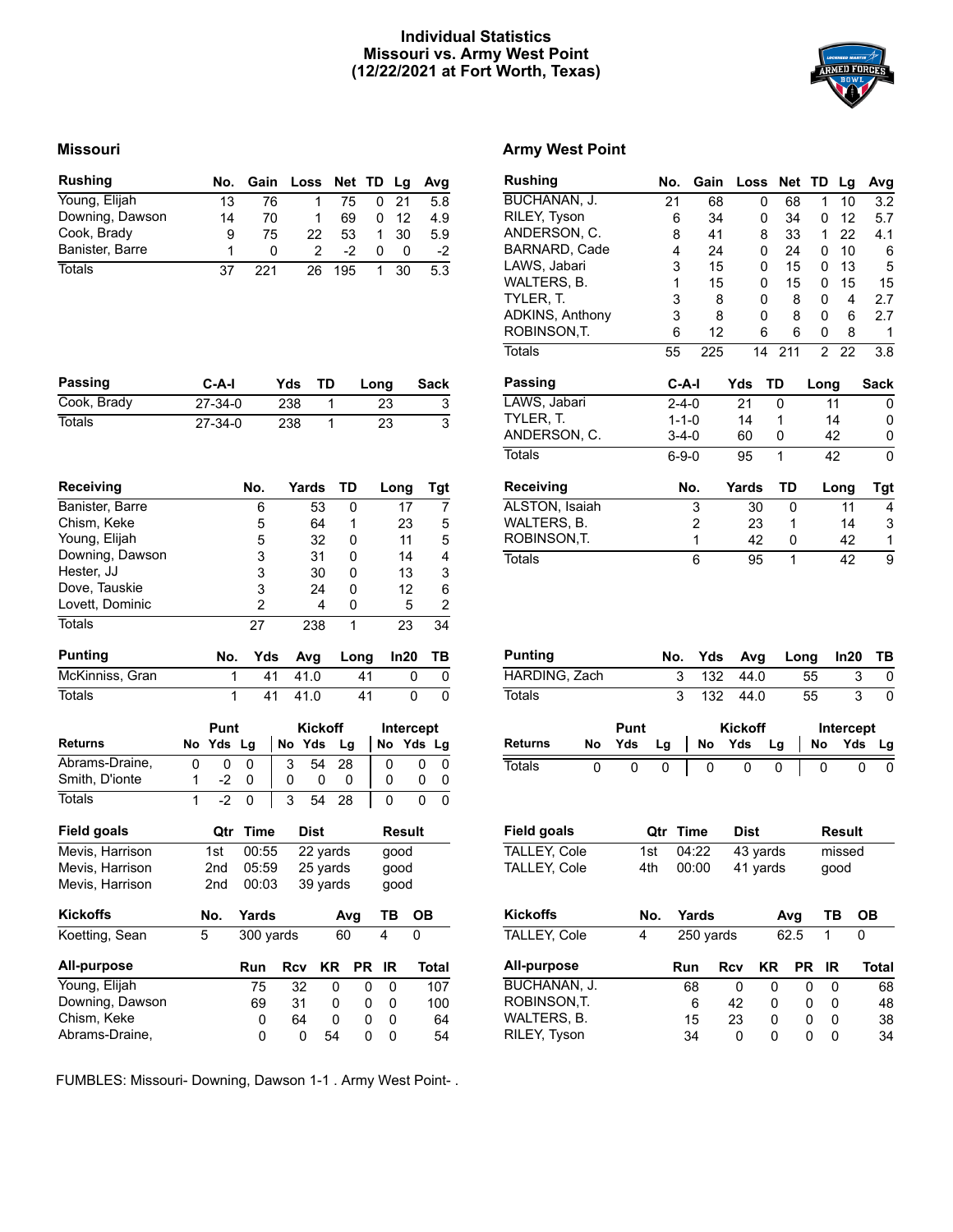#### **Defensive Statistics Missouri vs. Army West Point (12/22/2021 at Fort Worth, Texas)**



| #   | <b>Missouri</b>    | Solo           | Ast                     | <b>Total</b>    | Sacks-Yds                    | <b>TFL-Yds</b>           | FF                       | FR-Yds                   | Int-Yds                  | <b>BrUp</b>                  | <b>Blks</b>              | QBH            |
|-----|--------------------|----------------|-------------------------|-----------------|------------------------------|--------------------------|--------------------------|--------------------------|--------------------------|------------------------------|--------------------------|----------------|
| 25  | Alldredge, Blaz    | 5              | 9                       | 14              |                              | $2.5 - 7$                |                          |                          |                          |                              |                          |                |
| 9   | McGuire, Isaiah    | 9              | $\overline{\mathbf{4}}$ | 13              | $\blacksquare$               | $2.0 - 5$                |                          |                          |                          | $\overline{a}$               |                          |                |
| 33  | Bailey, Chad       | 3              | 6                       | 9               | $\overline{a}$               | $\overline{\phantom{0}}$ | $\blacksquare$           | $\overline{a}$           | $\blacksquare$           | $\overline{\phantom{a}}$     | $\overline{\phantom{a}}$ |                |
| 1R  | Robinson, Shawn    | 2              | 6                       | 8               | $\overline{\phantom{a}}$     | $\overline{a}$           |                          |                          |                          | $\overline{a}$               |                          |                |
| 6D  | Robinson, Dariu    | 3              | 5                       | 8               |                              | $0.5 - 1$                |                          | $\overline{a}$           |                          | ÷                            | $\overline{\phantom{a}}$ |                |
| 58  | Wingo, Mekhi       | $\overline{2}$ | 4                       | $6\phantom{1}6$ | $\overline{\phantom{a}}$     | $\overline{\phantom{a}}$ | $\overline{\phantom{a}}$ | $\overline{a}$           |                          | $\overline{\phantom{0}}$     |                          |                |
| 4D  | Williams, Jalan    | $\mathbf{1}$   | 3                       | 4               |                              | $1.0 - 1$                |                          |                          |                          | ÷                            |                          |                |
|     | 14 Abrams-Draine,  | $\mathbf{1}$   | 3                       | $\overline{4}$  |                              | $\overline{\phantom{0}}$ | $\overline{\phantom{a}}$ |                          |                          | $\overline{a}$               |                          |                |
| 99  | George, Realus     | $\overline{2}$ | $\overline{2}$          | 4               |                              |                          |                          |                          |                          | $\overline{a}$               |                          |                |
| 1X  | Nicholson, Devi    | 2              | $\mathbf{1}$            | 3               |                              |                          |                          |                          |                          | $\overline{a}$               |                          |                |
| 3J  | Jackson, DJ        | 3              | 0                       | 3               |                              | -                        | ÷                        |                          |                          | 1                            |                          |                |
| 1J  | Jeffcoat, Traja    | $\mathbf{1}$   | $\mathbf{1}$            | $\overline{2}$  | $\overline{\phantom{a}}$     | $\overline{\phantom{0}}$ | $\overline{\phantom{0}}$ |                          |                          | $\qquad \qquad -$            | $\overline{\phantom{a}}$ |                |
| 7D. | Brown, Stacy       | $\mathbf 1$    | 0                       | $\mathbf{1}$    | $\overline{a}$               | $\overline{\phantom{0}}$ | $\overline{\phantom{a}}$ | $\overline{a}$           | $\blacksquare$           | $\overline{\phantom{a}}$     | $\overline{a}$           |                |
|     | 12 Cook, Brady     | $\mathbf{1}$   | 0                       | $\mathbf{1}$    | $\overline{\phantom{a}}$     | $\qquad \qquad -$        | $\overline{\phantom{a}}$ | $\overline{\phantom{0}}$ | $\blacksquare$           | $\overline{a}$               | $\overline{\phantom{a}}$ |                |
|     | 24 Green IV, Allie | 1              | 0                       | 1               | $\overline{a}$               | $\overline{a}$           | $\blacksquare$           | $\overline{a}$           | $\blacksquare$           | $\overline{\phantom{a}}$     | $\overline{\phantom{a}}$ |                |
|     | <b>Totals</b>      | 37             | 44                      | 81              | $0-0$                        | $6.0 - 14$               | $\mathbf 0$              | $0-0$                    | $0 - 0$                  | $\mathbf{1}$                 | $\pmb{0}$                | $\mathbf 0$    |
|     | # Army West Point  |                | Solo Ast                | <b>Total</b>    | Sacks-Yds                    | <b>TFL-Yds</b>           | FF                       | FR-Yds                   | Int-Yds                  | <b>BrUp</b>                  | <b>Blks</b>              | QBH            |
|     |                    |                |                         |                 |                              |                          |                          |                          | $\overline{\phantom{a}}$ | $\mathbf{1}$                 | $\overline{a}$           |                |
|     | 20 BROUGHTON, M.   | 6              | 8                       | 14              | $\blacksquare$               | $\blacksquare$           | $\mathbf{1}$             |                          |                          |                              |                          |                |
|     | 22 CUNNINGHAM, C.  | 6              | $\overline{7}$          | 13              | $\overline{a}$               | $\overline{a}$           | $\overline{a}$           |                          | $\overline{\phantom{a}}$ | $\overline{\phantom{a}}$     |                          |                |
|     | 53 SMITH, Arik     | 5              | $\overline{7}$          | 12              | $2.0 - 13$                   | $2.5 - 13$               | $\overline{\phantom{a}}$ |                          | $\overline{\phantom{a}}$ | $\overline{a}$               | $\overline{\phantom{0}}$ |                |
|     | 0E MOORE, Jabari   | 6              | $\overline{4}$          | 10              | $\overline{\phantom{0}}$     | $\overline{\phantom{0}}$ | $\overline{\phantom{a}}$ |                          | $\overline{a}$           | $\mathbf{1}$                 |                          |                |
|     | 31 LOWIN, Leo      | 5              | 3                       | 8               | $\overline{\phantom{a}}$     | $1.5 - 4$                | $\overline{\phantom{a}}$ | $\overline{a}$           | ÷                        | $\overline{\phantom{a}}$     |                          |                |
|     | 2 MORRISON, M.     | 3              | 3                       | 6               | $\overline{\phantom{a}}$     | $1.0 - 1$                | $\overline{\phantom{a}}$ | $\overline{a}$           | $\overline{\phantom{a}}$ | $\qquad \qquad \blacksquare$ | $\overline{\phantom{0}}$ |                |
|     | 10 JONES, Cameron  | 3              | 0                       | 3               | $\overline{a}$               | $1.0 - 2$                | $\overline{\phantom{a}}$ | $\overline{a}$           | $\blacksquare$           | $\mathbf 1$                  | $\blacksquare$           |                |
|     | 34 CARTER, Andre   | 3              | 0                       | 3               | $1.0 - 6$                    | $2.0 - 7$                | $\overline{\phantom{a}}$ | $1 - 3$                  | $\overline{\phantom{a}}$ | $\overline{\phantom{a}}$     | $\overline{\phantom{a}}$ | $\overline{2}$ |
|     | 91 DURAN, Ryan     | 0              | 3                       | 3               |                              | $\blacksquare$           | $\overline{\phantom{a}}$ |                          | $\blacksquare$           | $\overline{\phantom{a}}$     | $\blacksquare$           |                |
|     | 48 JACOBS, Jaylen  | $\mathbf{1}$   | $\mathbf{1}$            | $\overline{2}$  | $\qquad \qquad -$            | $\overline{\phantom{a}}$ | $\overline{\phantom{a}}$ | $\blacksquare$           | $\overline{\phantom{a}}$ | $\overline{\phantom{a}}$     | $\overline{\phantom{0}}$ |                |
|     | 97 BONSU, Kwabena  | $\overline{c}$ | 0                       | 2               | $\overline{\phantom{a}}$     | $\overline{a}$           | $\overline{\phantom{a}}$ |                          |                          |                              |                          |                |
|     | 99 FREY, Chris     | 0              | $\overline{2}$          | $\overline{2}$  | $\overline{\phantom{a}}$     | $\overline{\phantom{a}}$ | $\overline{\phantom{a}}$ | $\overline{\phantom{a}}$ | $\overline{\phantom{a}}$ | $\overline{\phantom{a}}$     | $\overline{\phantom{0}}$ |                |
| 6   | MARSHALL, A.       | $\mathbf{1}$   | 0                       | 1               | $\overline{a}$               |                          | $\overline{a}$           |                          |                          |                              |                          |                |
|     | 38 VOYNE, Fabrice  | $\mathbf{1}$   | $\mathbf 0$             | $\mathbf{1}$    | $\overline{\phantom{a}}$     | $\overline{\phantom{a}}$ | $\overline{\phantom{a}}$ |                          | $\overline{\phantom{a}}$ | $\overline{\phantom{a}}$     | $\overline{\phantom{m}}$ |                |
|     | 40 BARNARD, Cade   | $\mathbf{1}$   | 0                       | 1               | $\overline{a}$               |                          | $\overline{a}$           |                          |                          |                              |                          |                |
|     | 42 CATOE, Wilson   | $\mathbf{1}$   | $\mathbf 0$             | $\mathbf{1}$    | $\overline{\phantom{a}}$     | $\overline{\phantom{a}}$ | $\overline{\phantom{a}}$ |                          | $\overline{\phantom{a}}$ | $\overline{\phantom{a}}$     |                          |                |
|     | 44 SMITH, N.       | 0              | 1                       | 1               | ÷                            |                          | ÷                        |                          |                          | $\overline{a}$               |                          |                |
|     | 95 COCKRILL, Nolan | $\mathbf 0$    | $\mathbf{1}$            | 1               | $\qquad \qquad \blacksquare$ | $\overline{\phantom{0}}$ | $\overline{\phantom{a}}$ | $\blacksquare$           | $\overline{\phantom{a}}$ | $\overline{\phantom{a}}$     | $\overline{\phantom{a}}$ |                |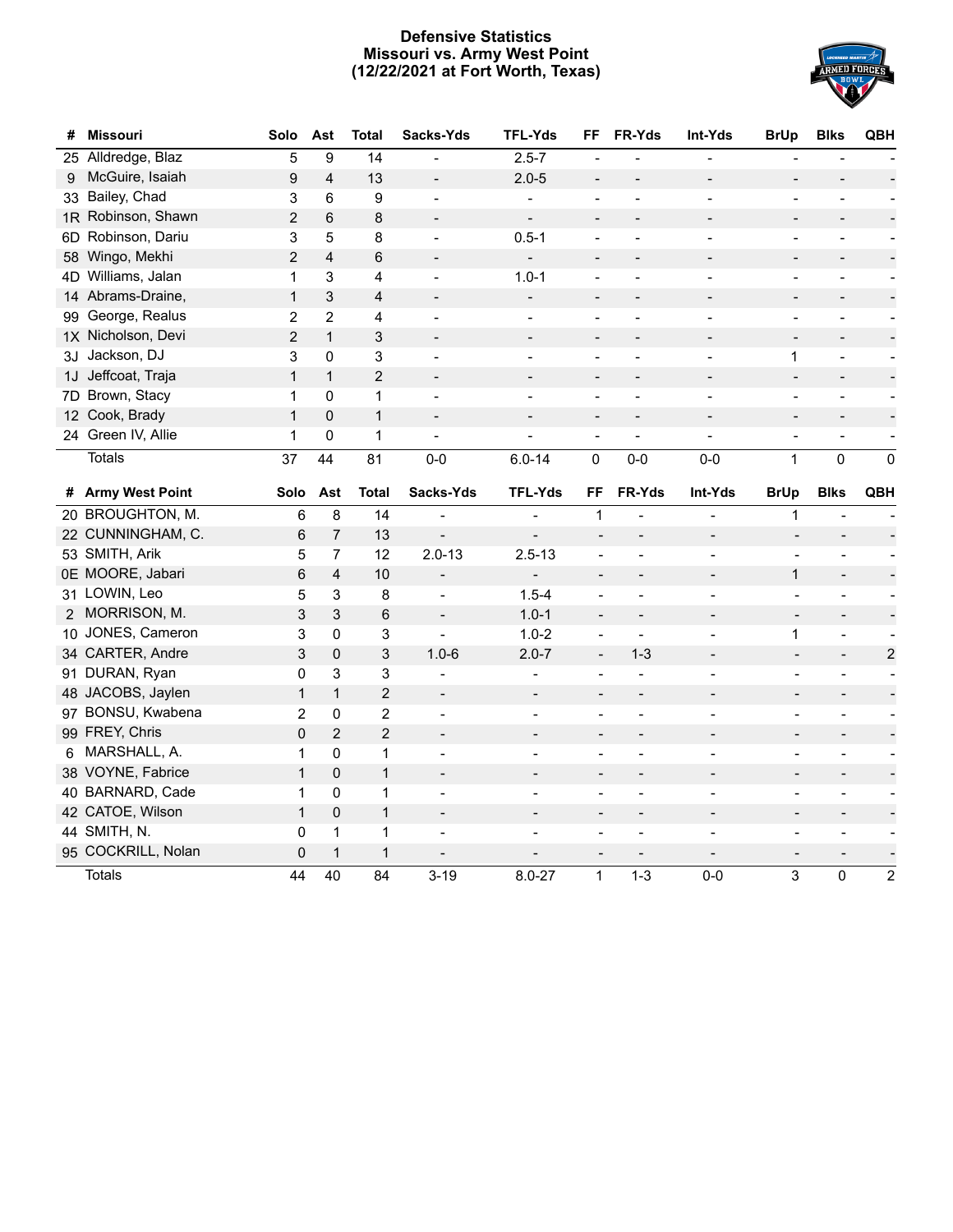#### **Participation Report Missouri vs. Army West Point (12/22/2021 at Fort Worth, Texas)**



#### **Missouri**

#### **Army West Point**

| Pos       | ##             | <b>OFFENSE</b>  | Pos          | ##             | <b>OFFENSE</b>         |
|-----------|----------------|-----------------|--------------|----------------|------------------------|
| <b>WR</b> | $\overline{7}$ | Lovett, Dominic | QB           | 4              | ANDERSON, C.           |
| QB        | 12             | Cook, Brady     | <b>SRB</b>   | 11             | WALTERS, B.            |
| <b>WR</b> | 13             | Hester, JJ      | WR           | 14             | ROBERTS, M.            |
| RB        | 28             | Downing, Dawson | <b>SRB</b>   | 21             | ROBINSON, T.           |
| OL        | 50             | White, Hyrin    | RB           | 32             | RILEY, Tyson           |
| OL        | 54             | Griffin, Luke   | LT.          | 51             | HOLLOWAY, K.           |
| OL        | 55             | Maietti, Michae | <b>RT</b>    | 56             | KOLINCHAK, M.          |
| OL        | 66             | Wood, Connor    | $\mathsf{C}$ | 57             | <b>BISHOP, Connor</b>  |
| OL        | 76             | Foster, Javon   | <b>RG</b>    | 60             | FINUCANE, C.           |
| TE.       | 84             | Hoerstkamp, Rya | LG           | 65             | KNAPP, Noah            |
| <b>WR</b> | 86             | Dove, Tauskie   | <b>WR</b>    | 86             | ALSTON, Isaiah         |
|           |                |                 |              |                |                        |
| Pos       | ##             | <b>DEFENSE</b>  | Pos          | ##             | <b>DEFENSE</b>         |
| DL        | 1J             | Jeffcoat, Traja | <b>OLB</b>   | $\overline{2}$ | MORRISON, M.           |
| DB        | 1R             | Robinson, Shawn | CВ           | 10             | JONES, Cameron         |
| DB        | 1 <sup>C</sup> | Carlies, Jaylon | SS           | 20             | BROUGHTON, M.          |
| DB        | 3J             | Jackson, DJ     | FS           | 22             | CUNNINGHAM, C.         |
| DL        | 6D             | Robinson, Dariu | DB           | 27             | <b>BERNARD, Deante</b> |
| DL        | 9              | McGuire, Isaiah | CВ           | 31             | LOWIN, Leo             |
| DB        | 14             | Abrams-Draine,  | <b>OLB</b>   | 34             | CARTER, Andre          |
| DB        | 24             | Green IV, Allie | ILB          | 53             | SMITH, Arik            |
| LB        | 25             | Alldredge, Blaz | NT           | 95             | COCKRILL, Nolan        |
| LB        | 33             | Bailey, Chad    | DL           | 97             | BONSU, Kwabena         |

**Missouri:**

**Army West Point:**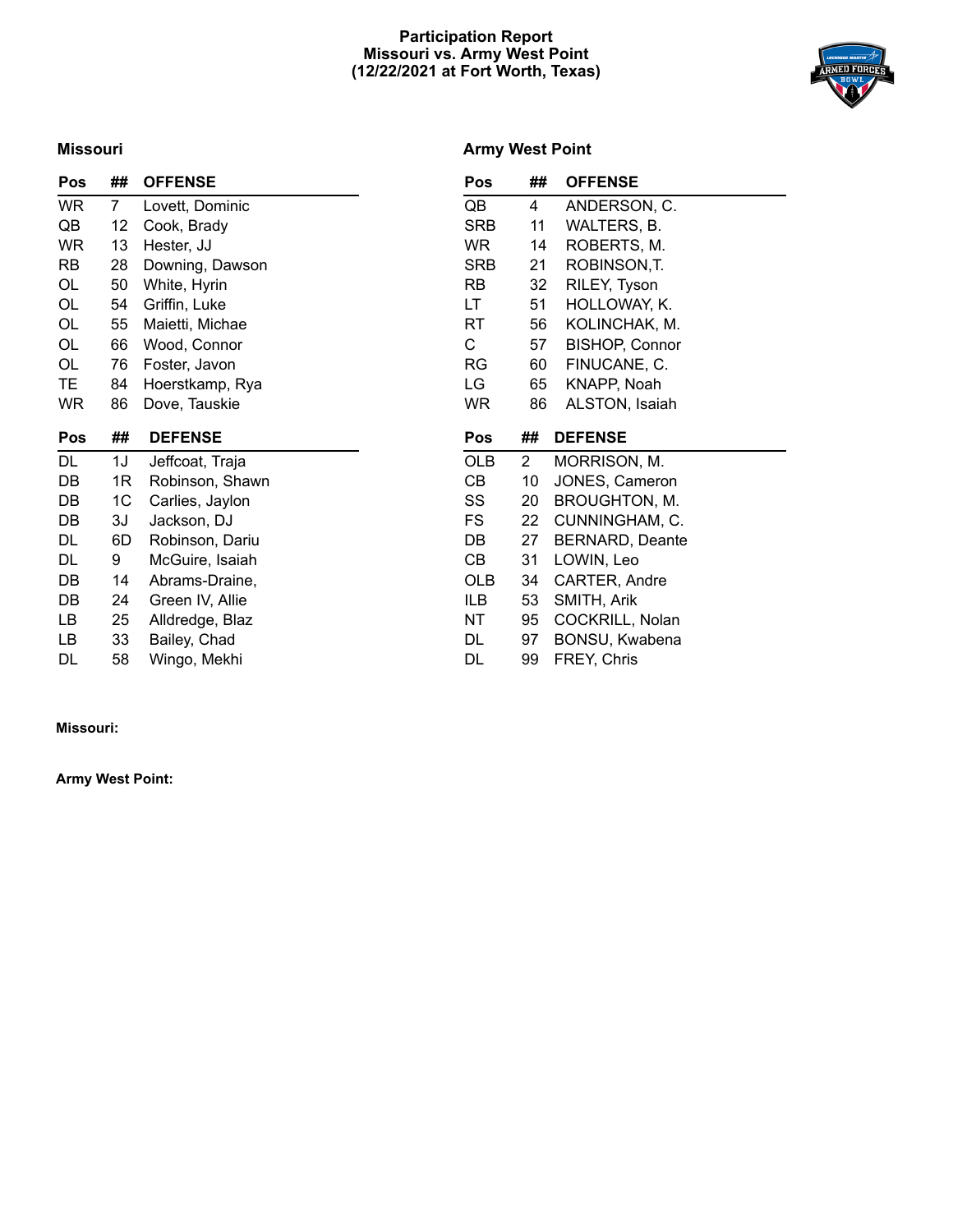#### **Drive Chart (By Team) Missouri vs. Army West Point (12/22/2021 at Fort Worth, Texas)**



|             |                 | <b>Drive Started</b> |       |                 |                        |                   |     |       | Consumed        |     |               |            |
|-------------|-----------------|----------------------|-------|-----------------|------------------------|-------------------|-----|-------|-----------------|-----|---------------|------------|
| <b>Team</b> | Qtr             | Spot                 | Time  | <b>Obtained</b> |                        | Spot              |     | Time  | <b>How lost</b> |     | <b>PI-Yds</b> | <b>TOP</b> |
| <b>MIZ</b>  | 1st             | MIZ <sub>28</sub>    | 15:00 | KO              |                        | ARMY00            |     | 11:55 | *TD             |     | $7 - 72$      | 3:05       |
| <b>MIZ</b>  | 1st             | MIZ <sub>26</sub>    | 04:22 | <b>FGA</b>      |                        | ARMY05            |     | 00:55 | *FG             |     | $8 - 69$      | 3:27       |
| <b>MIZ</b>  | 2 <sub>nd</sub> | MIZ <sub>25</sub>    | 13:56 | KO              |                        | ARMY08            |     | 05:59 | *FG             |     | $16 - 67$     | 7:57       |
| <b>MIZ</b>  | 2 <sub>nd</sub> | MIZ <sub>15</sub>    | 03:52 | <b>PUNT</b>     |                        | ARMY21            |     | 00:03 | *FG             |     | $11 - 64$     | 3:49       |
| <b>MIZ</b>  | 3rd             | MIZ <sub>20</sub>    | 06:31 | KO              |                        | ARMY44            |     | 01:49 | <b>DOWNS</b>    |     | $9 - 36$      | 4:42       |
| <b>MIZ</b>  | 4th             | MIZ <sub>16</sub>    | 10:13 | KO.             |                        | ARMY49            |     | 07:56 | <b>FUMB</b>     |     | $6 - 35$      | 2:17       |
| <b>MIZ</b>  | 4th             | MIZ02                | 05:47 | <b>PUNT</b>     |                        | MIZ <sub>19</sub> |     | 03:48 | <b>PUNT</b>     |     | $6 - 17$      | 1:59       |
| <b>MIZ</b>  | 4th             | MIZ <sub>17</sub>    | 02:44 | <b>PUNT</b>     |                        | ARMY00            |     | 01:11 | *TD             |     | $11 - 83$     | 1:33       |
|             |                 |                      |       |                 |                        |                   |     |       |                 |     |               |            |
|             |                 |                      |       |                 | 1 <sub>st</sub><br>2nd |                   | 3rd | 4th   | 1 ct            | 2nd |               |            |

|                      | ารเ   | zna   | 3ra     | 4tn   | 1ST.    | zna     |         |
|----------------------|-------|-------|---------|-------|---------|---------|---------|
| Missouri             | Qtr   | Otr   | Qtr     | Qtr   | Half    | Half    | Total   |
| Time of possession   | 06:32 | 11.46 | 04:46   | 05:56 | 18:18   | 10:42   | 29:00   |
| 3rd down conversions | 1-2   | 3-5   | $1 - 2$ | 1-2   | 4-7     | $2 - 4$ | 6-11    |
| 4th down conversions | 0-0   | ი-ი   | 0-1     | ი-ი   | $0 - 0$ | 0-1     | $0 - 1$ |

|             |                                            |                        |       | <b>Drive Started</b> |         |                   | <b>Drive Ended</b> | Consumed        |         |               |            |
|-------------|--------------------------------------------|------------------------|-------|----------------------|---------|-------------------|--------------------|-----------------|---------|---------------|------------|
| Team        | Qtr                                        | Spot                   | Time  | <b>Obtained</b>      |         | <b>Spot</b>       | Time               | <b>How lost</b> |         | <b>PI-Yds</b> | <b>TOP</b> |
| <b>ARMY</b> | 1st                                        | ARMY25                 | 11:55 | KO.                  |         | MIZ26             | 04:22              | <b>FGA</b>      |         | $13 - 49$     | 7:33       |
| <b>ARMY</b> | 1st                                        | ARMY25                 | 00:55 | KO                   |         | MIZ00             | 13:56              | $*TD$           |         | $6 - 75$      | 1:59       |
| <b>ARMY</b> | 2nd                                        | ARMY25                 | 05:59 | KO.                  |         | ARMY28            | 03:52              | <b>PUNT</b>     |         | $3 - 3$       | 2:07       |
| <b>ARMY</b> | 2nd                                        | ARMY38                 | 00:00 | KO                   | ARMY38  |                   | 00:00              | <b>HALF</b>     |         | $0 - 0$       | 0:00       |
| <b>ARMY</b> | 3rd                                        | ARMY25                 | 15:00 | KO.                  | MIZ00   |                   | 06:35              | *TD             |         | $17 - 75$     | 8:25       |
| <b>ARMY</b> | 3rd                                        | ARMY44                 | 01:49 | <b>DOWNS</b>         |         | MIZ00             | 10:20              | $*TD$           |         | $13 - 56$     | 6:29       |
| <b>ARMY</b> | 4th                                        | MIZ48                  | 07:56 | <b>FUMB</b>          |         | MIZ41             | 05:47              | <b>PUNT</b>     |         | $3 - 7$       | 2:09       |
| <b>ARMY</b> | 4th                                        | ARMY40                 | 03:48 | <b>PUNT</b>          |         | ARMY45            | 02:44              | <b>PUNT</b>     |         | $3 - 5$       | 1:04       |
| <b>ARMY</b> | 4th                                        | ARMY25                 | 01:11 | KO.                  |         | MIZ <sub>24</sub> | 00:00              | *FG             |         | $8 - 51$      | 1:11       |
|             |                                            |                        |       | 1st                  | 2nd     | 3rd               | 4th                | 1st             | 2nd     |               |            |
|             |                                            | <b>Army West Point</b> |       | Qtr                  | Qtr     | Qtr               | Qtr                | <b>Half</b>     | Half    | <b>Total</b>  |            |
|             | Time of possession<br>3rd down conversions |                        |       | 08:28                | 03:14   | 10:14             | 09:04              | 11:42           | 19:18   | 31:00         |            |
|             |                                            |                        |       | $1 - 3$              | $0 - 2$ | $2 - 3$           | $2-6$              | $1-5$           | $4 - 9$ | $5 - 14$      |            |
|             |                                            | 4th down conversions   |       | $1 - 1$              | $1 - 1$ | $1 - 1$           | $2 - 2$            | $2 - 2$         | $3 - 3$ | $5 - 5$       |            |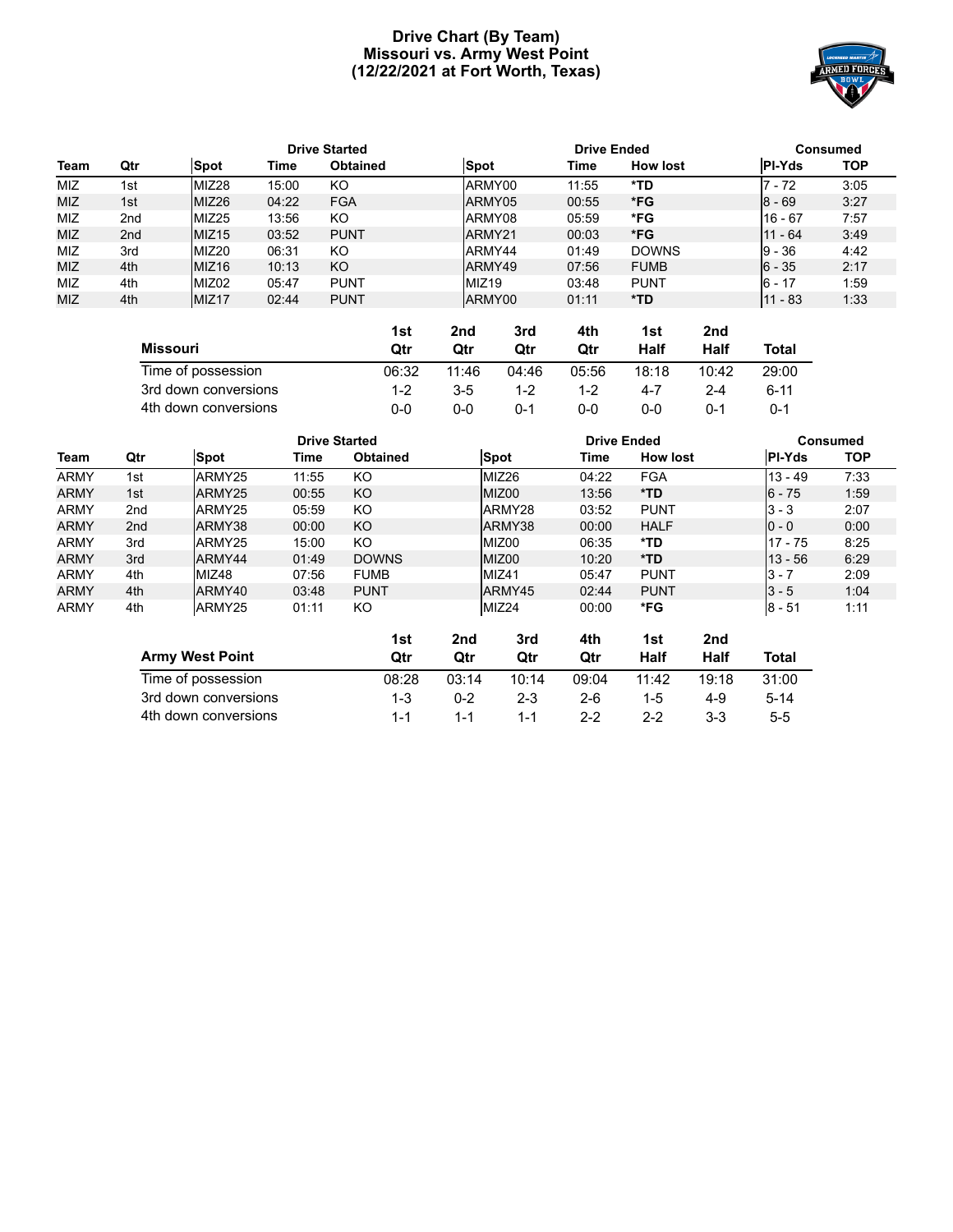#### **Drive Chart (By Quarter) Missouri vs. Army West Point (12/22/2021 at Fort Worth, Texas)**



|             |                 |                   | <b>Drive Started</b> |                 |                   | <b>Drive Ended</b> |                 |               | Consumed   |
|-------------|-----------------|-------------------|----------------------|-----------------|-------------------|--------------------|-----------------|---------------|------------|
| Team        | Qtr             | <b>Spot</b>       | Time                 | <b>Obtained</b> | <b>Spot</b>       | Time               | <b>How lost</b> | <b>PI-Yds</b> | <b>TOP</b> |
| <b>MIZ</b>  | 1st             | MIZ <sub>28</sub> | 15:00                | KO              | ARMY00            | 11:55              | *TD             | $7 - 72$      | 3:05       |
| <b>ARMY</b> | 1st             | ARMY25            | 11:55                | KO.             | MIZ <sub>26</sub> | 04:22              | <b>FGA</b>      | $13 - 49$     | 7:33       |
| MIZ.        | 1st             | MIZ <sub>26</sub> | 04:22                | <b>FGA</b>      | ARMY05            | 00:55              | *FG             | $8 - 69$      | 3:27       |
| <b>ARMY</b> | 1st             | ARMY25            | 00:55                | KO.             | MIZ00             | 13:56              | $*TD$           | $6 - 75$      | 1:59       |
| <b>MIZ</b>  | 2nd             | MIZ <sub>25</sub> | 13:56                | KO              | ARMY08            | 05:59              | *FG             | 16 - 67       | 7:57       |
| <b>ARMY</b> | 2 <sub>nd</sub> | ARMY25            | 05:59                | KO.             | ARMY28            | 03:52              | <b>PUNT</b>     | $3 - 3$       | 2:07       |
| <b>MIZ</b>  | 2nd             | MIZ <sub>15</sub> | 03:52                | <b>PUNT</b>     | ARMY21            | 00:03              | *FG             | $11 - 64$     | 3:49       |
| <b>ARMY</b> | 2 <sub>nd</sub> | ARMY38            | 00:00                | KO.             | ARMY38            | 00:00              | <b>HALF</b>     | $0 - 0$       | 0:00       |
| <b>ARMY</b> | 3rd             | ARMY25            | 15:00                | KO.             | MIZ00             | 06:35              | *TD             | $17 - 75$     | 8:25       |
| <b>MIZ</b>  | 3rd             | MIZ <sub>20</sub> | 06:31                | KO.             | ARMY44            | 01:49              | <b>DOWNS</b>    | $9 - 36$      | 4:42       |
| <b>ARMY</b> | 3rd             | ARMY44            | 01:49                | <b>DOWNS</b>    | MIZ00             | 10:20              | *TD             | 13 - 56       | 6:29       |
| <b>MIZ</b>  | 4th             | MIZ <sub>16</sub> | 10:13                | KO.             | ARMY49            | 07:56              | <b>FUMB</b>     | $6 - 35$      | 2:17       |
| <b>ARMY</b> | 4th             | MIZ48             | 07:56                | <b>FUMB</b>     | MIZ41             | 05:47              | <b>PUNT</b>     | $3 - 7$       | 2:09       |
| <b>MIZ</b>  | 4th             | MIZ02             | 05:47                | <b>PUNT</b>     | MIZ <sub>19</sub> | 03:48              | <b>PUNT</b>     | $6 - 17$      | 1:59       |
| <b>ARMY</b> | 4th             | ARMY40            | 03:48                | <b>PUNT</b>     | ARMY45            | 02:44              | <b>PUNT</b>     | $3 - 5$       | 1:04       |
| <b>MIZ</b>  | 4th             | MIZ <sub>17</sub> | 02:44                | <b>PUNT</b>     | ARMY00            | 01:11              | $*TD$           | $11 - 83$     | 1:33       |
| <b>ARMY</b> | 4th             | ARMY25            | 01:11                | KO.             | MIZ24             | 00:00              | *FG             | $8 - 51$      | 1:11       |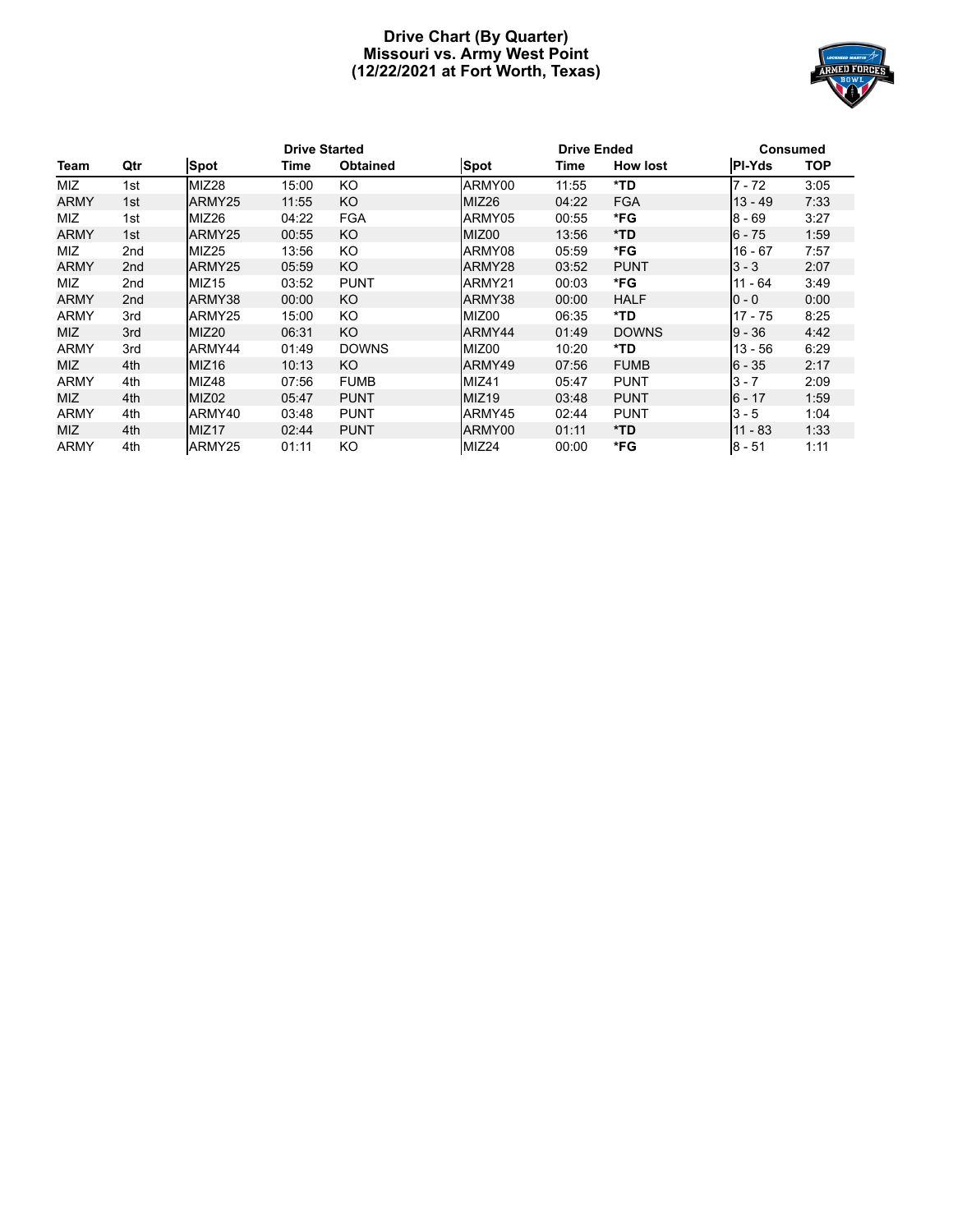#### **Play-by-Play Summary (1st quarter) Missouri vs. Army West Point (12/22/2021 at Fort Worth, Texas)**



P

*MIZ Captains: 1-Badie, 3-Manuel, 55-Maietti, 59-Cook. Army Captains: 20-Broughton, 22-Cunningham, 53-Smith, 95-Cockrill Army wins toss, defers. Missouri to receive. Army defends north goal. ARMY ball on ARMY35. 12-Cook at QB.*

TALLEY, Cole kickoff 65 yards to the MIZ0, Abrams-Draine, return 28 yards to the MIZ28 (CATOE, Wilson).

| 1-10 |       | ARMY30 Cook, Brady rush for 30 yards to the ARMY0, 1ST DOWN MIZ, TOUCHDOWN, clock 11:55. [11:55]                                                             | R |
|------|-------|--------------------------------------------------------------------------------------------------------------------------------------------------------------|---|
| 2-10 |       | ARMY42 Young, Elijah rush for 12 yards to the ARMY30, 1ST DOWN MIZ (BROUGHTON, M.;JACOBS, Jaylen), clock<br>12:19. [12:19]                                   | R |
| 1-10 |       | ARMY42 Cook, Brady pass incomplete to Shearin, Chris (MOORE, Jabari), clock 12:32. [12:32]                                                                   |   |
| 1-10 | MIZ46 | Downing, Dawson rush for 12 yards to the ARMY42, 1ST DOWN MIZ (MOORE, Jabari; CUNNINGHAM, C.),<br>clock 12:52. [12:52]                                       | R |
| 3-6  | MIZ32 | Cook, Brady pass complete to Downing, Dawson for 14 yards to the MIZ46, 1ST DOWN MIZ, out-of-bounds<br>(MOORE, Jabari; CUNNINGHAM, C.), clock 13:24. [13:24] | P |
| 2-5  | MIZ33 | Cook, Brady pass complete to Lovett, Dominic for loss of 1 yard to the MIZ32 (LOWIN, Leo; SMITH, Arik),<br>clock 14:02. [14:02]                              |   |
| 1-10 | MIZ28 | Cook, Brady pass complete to Lovett, Dominic for 5 yards to the MIZ33 (MOORE, Jabari), clock 14:26.<br>[14:26]                                               |   |
|      |       |                                                                                                                                                              |   |

**1-0 ARMY03 Mevis, Harrison kick attempt good.**

#### **MISSOURI 7, ARMY WEST POINT 0**

*Drive Summary: 7 plays, 72 yards, 3:05*

Koetting, Sean kickoff 65 yards to the ARMY0, touchback.

#### **ARMY WEST POINT drive start at 11:55.**

|          |                   | 4-Anderson at QB.                                                                                                                                                                                            |   |
|----------|-------------------|--------------------------------------------------------------------------------------------------------------------------------------------------------------------------------------------------------------|---|
| $1 - 10$ |                   | ARMY25 BUCHANAN, J. rush for 6 yards to the ARMY31 (McGuire, Isaiah), clock 11:39. [11:39]                                                                                                                   |   |
| $2 - 4$  |                   | ARMY31 BUCHANAN, J. rush for 2 yards to the ARMY33 (Alldredge, Blaz), clock 10:59. [10:59]                                                                                                                   |   |
| $3-2$    |                   | ARMY33 BUCHANAN, J. rush for 5 yards to the ARMY38, 1ST DOWN ARMY (McGuire, Isaiah), clock 10:30. [10:30]                                                                                                    | R |
| $1 - 10$ |                   | ARMY38 RILEY, Tyson rush for 12 yards to the 50 yardline, 1ST DOWN ARMY (Robinson, Shawn), clock 09:55.<br>[09:55]                                                                                           | R |
|          |                   | 1-10 ARMY50 WALTERS, B. rush for 15 yards to the MIZ35, 1ST DOWN ARMY (Robinson, Shawn;Alldredge, Blaz), clock<br>09:13. [09:13]                                                                             | R |
| $1 - 10$ | MIZ35             | RILEY, Tyson rush for 2 yards to the MIZ33 (Robinson, Shawn;Bailey, Chad), clock 08:40. [08:40]                                                                                                              |   |
| $2 - 8$  | MIZ33             | ROBINSON, T. rush for loss of 3 yards to the MIZ36 (McGuire, Isaiah), clock 08:00. [08:00]<br>Missouri 1-Carlies injured on play.                                                                            |   |
| $3 - 11$ | MIZ36             | BARNARD, Cade rush for 10 yards to the MIZ26 (Robinson, Shawn;Alldredge, Blaz), clock 07:29. [07:29]                                                                                                         |   |
| $4 - 1$  | MIZ26             | BUCHANAN, J. rush for 3 yards to the MIZ23, 1ST DOWN ARMY (Bailey, Chad), clock 06:59. [06:59]                                                                                                               | R |
| $1 - 10$ | MIZ <sub>23</sub> | RILEY, Tyson rush for 6 yards to the MIZ17 (Williams, Jalan; Jeffcoat, Traja), clock 06:16. [06:16]                                                                                                          |   |
| $2 - 4$  | MIZ <sub>17</sub> | PENALTY ARMY false start (JACKOVIC, Ryan) 5 yards to the MIZ22.                                                                                                                                              |   |
| $2-9$    | MIZ22             | ROBINSON, T. rush for loss of 2 yards to the MIZ24 (Robinson, Dariu; Alldredge, Blaz), clock 05:25. [05:25]                                                                                                  |   |
| $3 - 11$ | MIZ24             | ANDERSON, C. rush for loss of 2 yards to the MIZ26 (McGuire, Isaiah), clock 04:47 [04:47]                                                                                                                    |   |
| $4 - 13$ | MIZ26             | TALLEY, Cole field goal attempt from 43 MISSED - wide left, spot at MIZ26, clock 04:22. [04:22]                                                                                                              |   |
|          |                   | Drive Summary: 13 plays, 49 yards, 7:33                                                                                                                                                                      |   |
|          |                   | <b>MISSOURI drive start at 04:22.</b>                                                                                                                                                                        |   |
|          |                   | 12-Cook at QB.                                                                                                                                                                                               |   |
| $1 - 10$ | MIZ26             | Young, Elijah rush for 21 yards to the MIZ47, 1ST DOWN MIZ (CUNNINGHAM, C.), clock 04:05. [04:05]                                                                                                            | R |
| $1 - 10$ | MIZ47             | Cook, Brady pass complete to Young, Elijah for 1 yard to the MIZ48 (SMITH, Arik), PENALTY ARMY<br>roughing passer (BONSU, Kwabena) 15 yards to the ARMY37, 1ST DOWN MIZ, clock 03:27. [03:27]<br>1st and 10. | E |

1-10 ARMY37 Young, Elijah rush for 7 yards to the ARMY30 (DURAN, Ryan;CUNNINGHAM, C.), clock 03:08. [03:08]

- 2-3 ARMY30 Cook, Brady pass complete to Chism, Keke for 23 yards to the ARMY7, 1ST DOWN MIZ, out-of-bounds
	- (MOORE, Jabari), clock 02:58. [02:58]
- 1-0 ARMY07 Cook, Brady pass complete to Chism, Keke for 6 yards to the ARMY1 (LOWIN, Leo), clock 02:41. [02:41]
- 2-0 ARMY01 Cook, Brady rush for loss of 3 yards to the ARMY4 (LOWIN, Leo), clock 02:19. [02:19]
- 3-0 ARMY04 Cook, Brady sacked for loss of 6 yards to the ARMY10 (CARTER, Andre), clock 01:34. [01:34]
- 4-0 ARMY10 PENALTY ARMY delay of game (BROUGHTON, M.) 5 yards to the ARMY5.

**4-0 ARMY05 Mevis, Harrison field goal attempt from 22 GOOD, clock 00:55. [00:55]**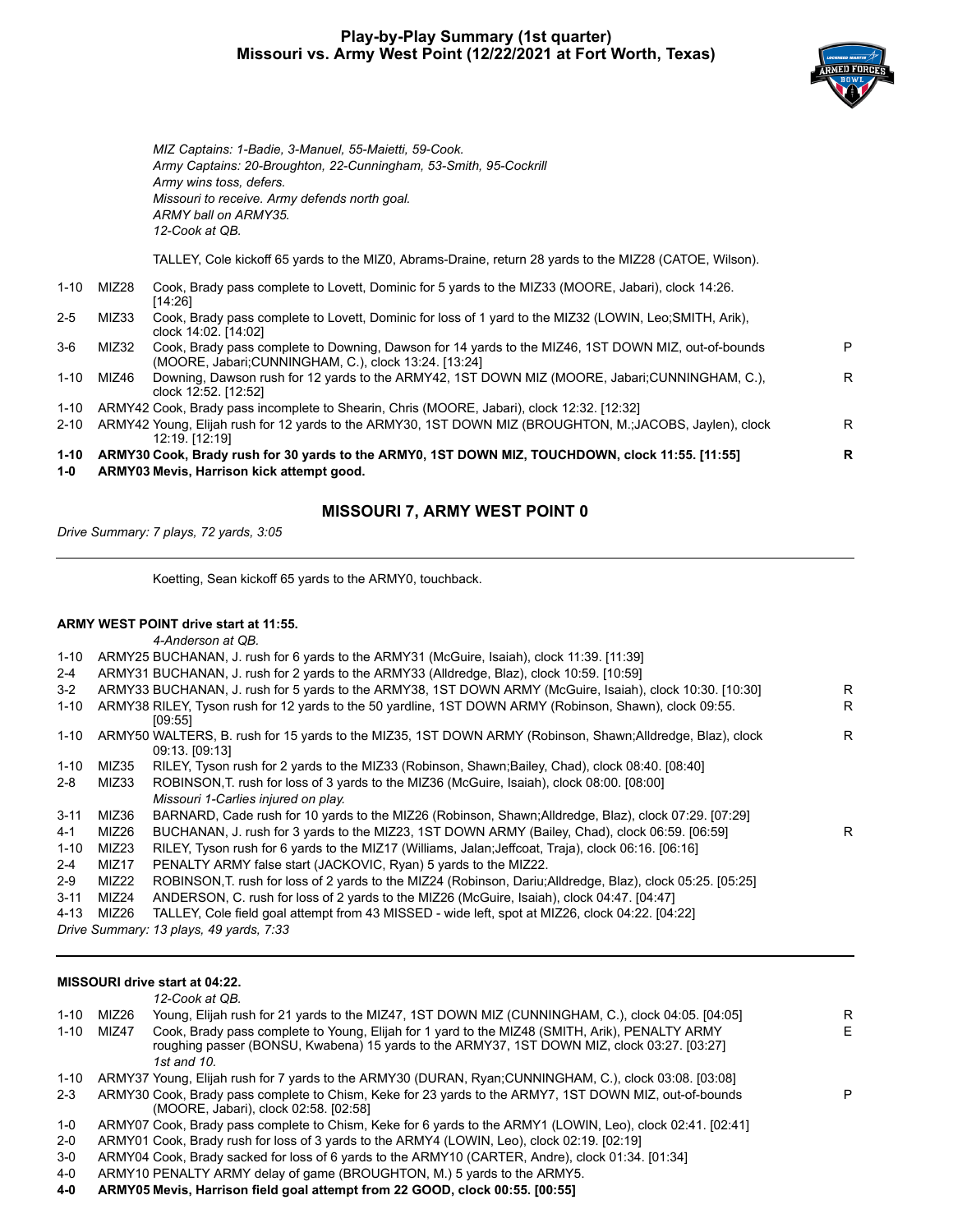Koetting, Sean kickoff 65 yards to the ARMY0, touchback.

#### **ARMY WEST POINT drive start at 00:55.**

*4-Anderson at QB.*

1-10 ARMY25 ANDERSON, C. pass complete to ROBINSON,T. for 42 yards to the MIZ33, 1ST DOWN ARMY (Green IV, Allie), clock 00:48. [00:48]

P

- *Missouri 12-Robinson and 24-Green injured on play.*
- 1-10 MIZ33 ADKINS, Anthony rush for 1 yard to the MIZ32 (McGuire, Isaiah), clock 00:19. [00:19]
- 2-9 MIZ32 ROBINSON,T. rush for loss of 1 yard to the MIZ33 (Williams, Jalan).

#### **END OF 1ST QUARTER: MISSOURI 10, ARMY WEST POINT 0**

|                        |                    | Time                                              |  | 1st Downs |                   | Conversions |         |                  |                  |
|------------------------|--------------------|---------------------------------------------------|--|-----------|-------------------|-------------|---------|------------------|------------------|
| <b>Quarter Summary</b> | Score Poss R P X T |                                                   |  |           | 3rd               | 4th         | Rushina | Passing          | <b>Penalties</b> |
| Missouri               |                    | $06:32 \quad 4 \quad 2 \quad 1 \quad 7 \quad 1-2$ |  |           |                   | <u>ດ-ດ</u>  | 7-73    | ٬ 6-7-0-48       | 0-0              |
| Army West Point        |                    |                                                   |  |           | 08:28 4 1 0 5 1-3 | 1-1         | 14-54   | $1 - 1 - 0 - 42$ | $3 - 25$         |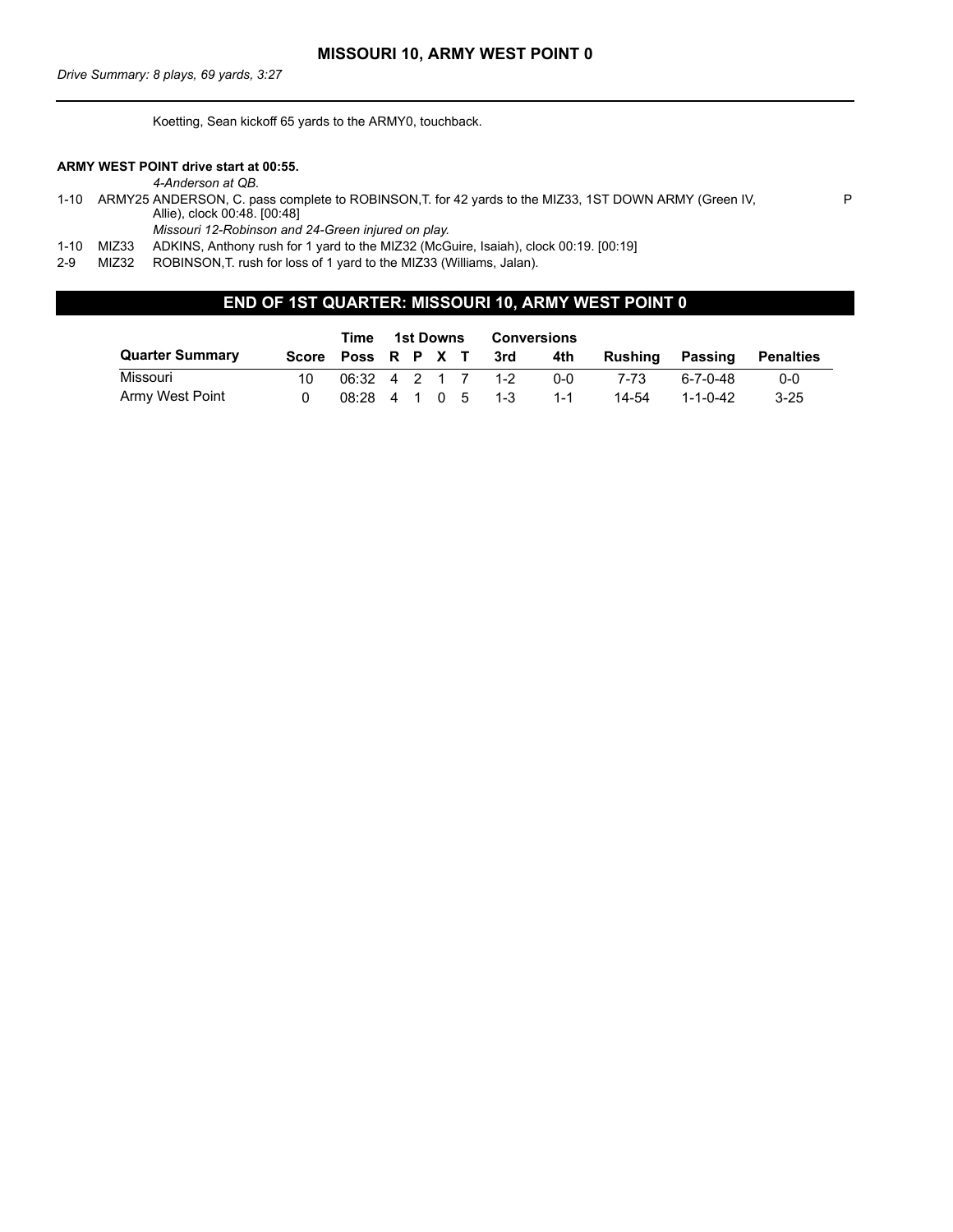#### **Quickie Statistics (1st Quarter only) Missouri vs. Army West Point (12/22/2021 at Fort Worth, Texas)**



|                                  | <b>MIZ</b>  | <b>ARMY</b> |
|----------------------------------|-------------|-------------|
| Score                            | 10          | 0           |
| <b>FIRST DOWNS</b>               | 7           | 5           |
| <b>RUSHES-YARDS (NET)</b>        | 7-73        | 14-54       |
| <b>PASSING-YARDS (NET)</b>       | 48          | 42          |
| Passes Att-Comp-Int              | $7 - 6 - 0$ | $1 - 1 - 0$ |
| <b>TOTAL OFFENSE PLAYS-YARDS</b> | 14-121      | 15-96       |
| <b>Fumble Returns-Yards</b>      | $0 - 0$     | $0-0$       |
| <b>Punt Returns-Yards</b>        | $0 - 0$     | $0-0$       |
| Kickoff Returns-Yards            | 1-28        | $0 - 0$     |
| Interception Returns-Yards       | $0 - 0$     | $0-0$       |
| Punts (Number-Avg)               | -0          | -0          |
| Fumbles-Lost                     | $0 - 0$     | $0 - 0$     |
| Penalties-Yards                  | $0 - 0$     | $3 - 25$    |
| Possession Time                  | 06:32       | 08:28       |
| <b>Third-Down Conversions</b>    | $1 - 2$     | $1 - 3$     |
| <b>Fourth-Down Conversions</b>   | $0 - 0$     | $1 - 1$     |

| <b>Rushing</b><br>Young, Elijah<br>Downing, Dawson<br>Cook, Brady                                                                                                   | Gain<br>Loss Net TD<br>No.<br>Avg Lg<br>3<br>$\overline{0}$<br>40<br>40<br>$\Omega$<br>13.3<br>21<br>0<br>12<br>0<br>12<br>12<br>$\mathbf 1$<br>12<br>27<br>$\overline{2}$<br>$-3$<br>1<br>13.5<br>30<br>30                                                                                                     | <b>Rushing</b><br>BUCHANAN. J.<br>RILEY, Tyson<br>ANDERSON, C.<br>BARNARD, Cade                                                                     | No.<br>Gain<br>$\overline{16}$<br>4<br>3<br>20<br>$\mathbf 0$<br>10<br>1                     | Loss Net TD<br>$\overline{0}$<br>16<br>$\begin{array}{c} 0 \\ -2 \\ 0 \end{array}$<br>$20 - 2$<br>10 | 0<br>4<br>0<br>0<br>$-2$<br>$\mathbf{0}$                             | <u>Avg Lg</u><br>$\overline{6}$<br>6.7 12<br>10 10          |
|---------------------------------------------------------------------------------------------------------------------------------------------------------------------|-----------------------------------------------------------------------------------------------------------------------------------------------------------------------------------------------------------------------------------------------------------------------------------------------------------------|-----------------------------------------------------------------------------------------------------------------------------------------------------|----------------------------------------------------------------------------------------------|------------------------------------------------------------------------------------------------------|----------------------------------------------------------------------|-------------------------------------------------------------|
| Passing<br>Cook, Brady                                                                                                                                              | $C-A-I$<br>Yds<br>$rac{TD}{0}$<br><b>Sack</b><br>$\frac{\text{Lg}}{23}$<br>42<br>$6 - 7 - 0$                                                                                                                                                                                                                    | Passing<br>ANDERSON, C.                                                                                                                             | C-A-I<br>$1 - 1 - 0$                                                                         | Yds<br>TD<br>42<br>$\overline{0}$                                                                    | <u>Lg</u><br>42                                                      | Sack                                                        |
| Receiving<br>Young, Elijah<br>Chism, Keke                                                                                                                           | No.<br>TD<br>Yards<br>Tgt<br>Lg<br>$\overline{0}$<br>1<br>1<br>$\overline{1}$<br>1<br>$\overline{2}$<br>29<br>$\overline{2}$<br>23<br>$\Omega$                                                                                                                                                                  | Receiving<br>ROBINSON.T.                                                                                                                            | No.                                                                                          | Yards<br>TD<br>42                                                                                    | <u>Tgt</u><br>$\overline{0}$                                         | $\frac{\text{Lg}}{42}$                                      |
| <b>Punting</b>                                                                                                                                                      | Yds<br>In20<br><b>TB</b><br>No.<br>Avg<br>Lng                                                                                                                                                                                                                                                                   | No.<br><b>Punting</b>                                                                                                                               | Yds<br>Ava                                                                                   | Lng                                                                                                  | In20                                                                 | TB                                                          |
| <b>Punt Returns</b>                                                                                                                                                 | No.<br><b>TD</b><br>Yards<br>Lg                                                                                                                                                                                                                                                                                 | <b>Punt Returns</b>                                                                                                                                 | No.                                                                                          | Yards                                                                                                | <b>TD</b>                                                            | Lg                                                          |
| <b>Kick Returns</b><br>Abrams-Draine,                                                                                                                               | No.<br>Yards<br>TD<br><u>Lg</u><br>28<br>28<br>$\Omega$                                                                                                                                                                                                                                                         | <b>Kick Returns</b>                                                                                                                                 | No.                                                                                          | Yards                                                                                                | <b>TD</b>                                                            | Lg                                                          |
| <b>Tackles</b><br>McGuire, Isaiah<br>Robinson, Shawn<br>Alldredge, Blaz<br>Williams, Jalan<br>Bailey, Chad<br>Green IV. Allie<br>Jeffcoat, Traja<br>Robinson, Dariu | TFL<br>UA-A<br>Total<br><b>Sacks</b><br>5.0<br>$\overline{2.0}$<br>$5-0$<br>0.0<br>$1 - 3$<br>2.5<br>0.0<br>0.0<br>2.5<br>$1 - 3$<br>0.0<br>1.0<br>$1 - 1$<br>1.5<br>0.0<br>1.0<br>1.5<br>$1 - 1$<br>0.0<br>0.0<br>$1 - 0$<br>1.0<br>0.0<br>0.0<br>0.5<br>0.0<br>$0 - 1$<br>0.0<br>$0 - 1$<br>0.5<br>1.0<br>0.0 | <b>Tackles</b><br>MOORE. Jabari<br>CUNNINGHAM, C.<br>LOWIN, Leo<br>SMITH, Arik<br>CARTER, Andre<br>CATOE. Wilson<br>BROUGHTON, M.<br>JACOBS, Jaylen | UA-A<br>$2 - 2$<br>$1 - 3$<br>$2 - 1$<br>$1 - 1$<br>$1 - 0$<br>$1 - 0$<br>$0 - 1$<br>$0 - 1$ | Total<br>$\overline{3.0}$<br>2.5<br>2.5<br>1.5<br>1.0<br>1.0<br>0.5<br>0.5                           | <b>Sacks</b><br>0.0<br>0.0<br>0.0<br>0.0<br>1.0<br>0.0<br>0.0<br>0.0 | TFL<br>0.0<br>0.0<br>1.5<br>0.5<br>1.0<br>0.0<br>0.0<br>0.0 |
| Qtr<br><b>Time</b><br>1st<br>11:55<br>00:55<br>1st                                                                                                                  | <b>Scoring Play</b><br>MIZ - Cook, Brady 30 yd TD RUSH (KICK by Mevis, Harrison), 7-72 3:05<br>MIZ - Mevis, Harrison 22 yd FG 8-69 3:27                                                                                                                                                                         |                                                                                                                                                     |                                                                                              |                                                                                                      | V-H<br>$7-0$<br>$10 - 0$                                             |                                                             |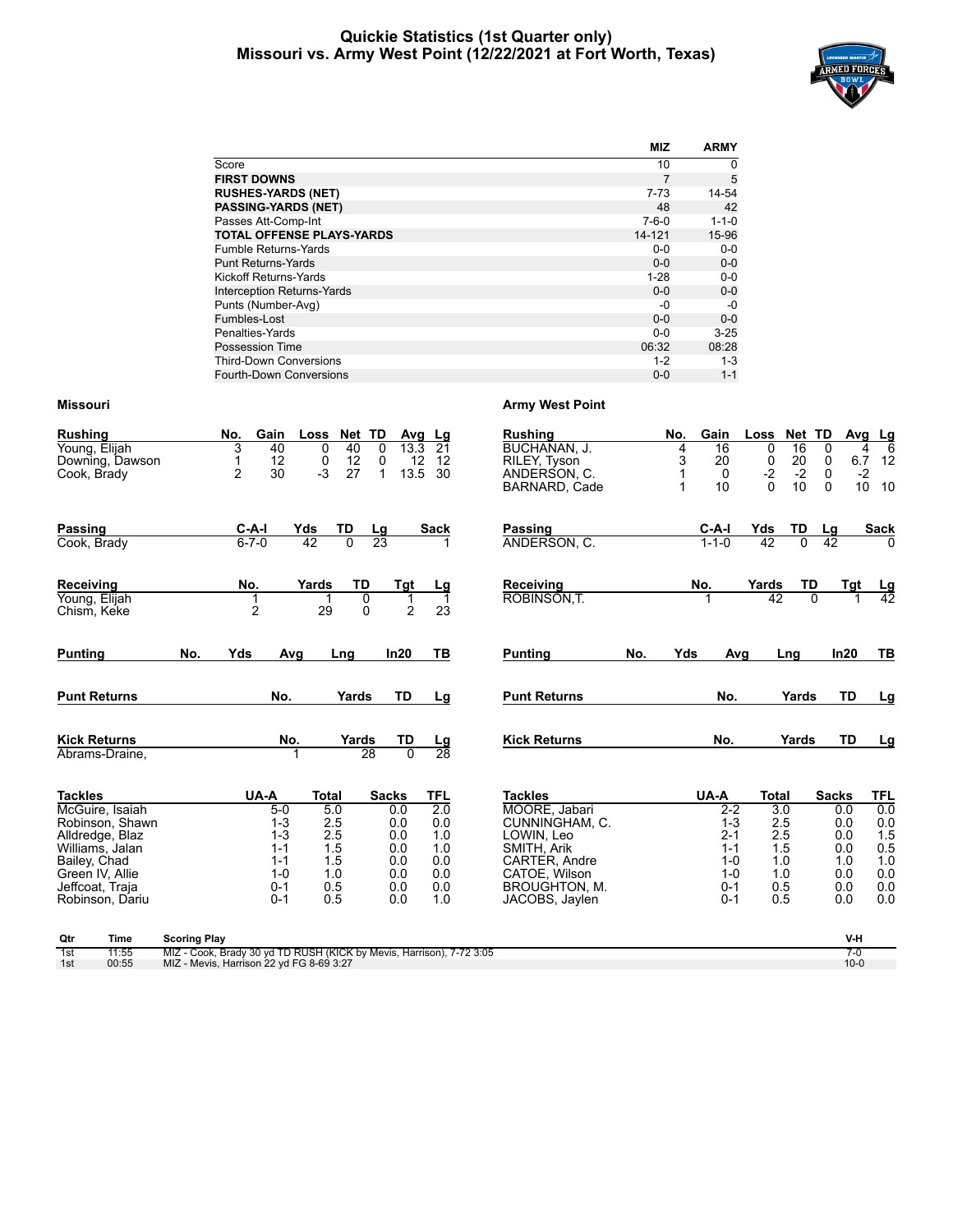#### **Play-by-Play Summary (2nd quarter) Missouri vs. Army West Point (12/22/2021 at Fort Worth, Texas)**



| MIZ33 | Start of 2nd quarter, clock 15:00. [15:00]                                                                         |   |
|-------|--------------------------------------------------------------------------------------------------------------------|---|
| MIZ33 | ROBINSON, T. rush for 8 yards to the MIZ25 (Bailey, Chad; McGuire, Isaiah), clock 14:37 [14:37]                    |   |
| MIZ25 | BUCHANAN, J. rush for 3 yards to the MIZ22, 1ST DOWN ARMY (Wingo, Mekhi; Abrams-Draine, ), clock<br>14:09. [14:09] | R |
| MIZ22 | ANDERSON, C. rush for 22 yards to the MIZ0, 1ST DOWN ARMY, TOUCHDOWN, clock 13:56. [13:56]                         | R |
| MIZ03 | <b>TALLEY.</b> Cole kick attempt good.                                                                             |   |
|       |                                                                                                                    |   |

#### **MISSOURI 10, ARMY WEST POINT 7**

*Drive Summary: 6 plays, 75 yards, 1:59*

TALLEY, Cole kickoff 65 yards to the MIZ0, touchback.

#### **MISSOURI drive start at 13:56.**

*12-Cook at QB.*

| $1 - 10$ | MIZ <sub>25</sub> | Downing, Dawson rush for 3 yards to the MIZ28 (LOWIN, Leo; SMITH, Arik), clock 13:32. [13:32]                                                |   |
|----------|-------------------|----------------------------------------------------------------------------------------------------------------------------------------------|---|
| $2 - 7$  | MIZ <sub>28</sub> | Cook, Brady pass complete to Young, Elijah for 9 yards to the MIZ37, 1ST DOWN MIZ (BONSU, Kwabena),<br>clock 13:05. [13:05]                  | P |
| $1 - 10$ | MIZ37             | Young, Elijah rush for 6 yards to the MIZ43 (BONSU, Kwabena), clock 12:36. [12:36]                                                           |   |
| $2 - 4$  | MIZ43             | Cook, Brady pass incomplete to Downing, Dawson, QB hurry by CARTER, Andre, clock 12:09. [12:09]                                              |   |
| $3 - 4$  | MIZ43             | Cook, Brady pass complete to Banister, Barre for 5 yards to the MIZ48, 1ST DOWN MIZ, out-of-bounds<br>(CUNNINGHAM, C.), clock 11:58. [11:58] | P |
| $1 - 10$ | MIZ48             | Downing, Dawson rush for 10 yards to the ARMY42, 1ST DOWN MIZ (SMITH, Arik), clock 11:31. [11:31]                                            | R |
| $1 - 10$ |                   | ARMY42 Downing, Dawson rush for 4 yards to the ARMY38 (BROUGHTON, M.; SMITH, N.), clock 11:13. [11:13]                                       |   |
| $2-6$    |                   | ARMY38 PENALTY MIZ false start (Maietti, Michae) 5 yards to the ARMY43.                                                                      |   |
| $2 - 11$ |                   | ARMY43 Cook, Brady rush for 9 yards to the ARMY34, out-of-bounds (LOWIN, Leo), clock 10:35. [10:35]                                          |   |
| $3-2$    |                   | ARMY34 Downing, Dawson rush for 4 yards to the ARMY30, 1ST DOWN MIZ (CUNNINGHAM, C.; BROUGHTON, M.),<br>clock 10:10. [10:10]                 | R |
| $1 - 10$ |                   | ARMY30 Young, Elijah rush for 5 yards to the ARMY25 (CUNNINGHAM, C.;BROUGHTON, M.), clock 09:33. [09:33]                                     |   |
| $2 - 5$  |                   | ARMY25 Young, Elijah rush for 1 yard to the ARMY24 (JACOBS, Jaylen), clock 08:53. [08:53]                                                    |   |
| $3 - 4$  |                   | ARMY24 Cook, Brady rush for 9 yards to the ARMY15, 1ST DOWN MIZ (BROUGHTON, M.), clock 08:23. [08:23]                                        | R |
| $1 - 10$ |                   | ARMY15 Downing, Dawson rush for 4 yards to the ARMY11 (SMITH, Arik; BROUGHTON, M.), clock 07:39. [07:39]                                     |   |
| $2-6$    |                   | ARMY11 Young, Elijah rush for 1 yard to the ARMY10, out-of-bounds (LOWIN, Leo), clock 07:10. [07:10]                                         |   |
| $3 - 5$  |                   | ARMY10 Cook, Brady pass complete to Dove, Tauskie for 2 yards to the ARMY8 (MORRISON, M.), clock 06:20.<br>[06:20]                           |   |
| $4 - 3$  |                   | ARMY08 Mevis, Harrison field goal attempt from 25 GOOD, clock 05:59. [05:59]                                                                 |   |
|          |                   |                                                                                                                                              |   |

#### **MISSOURI 13, ARMY WEST POINT 7**

*Drive Summary: 16 plays, 67 yards, 7:57*

Koetting, Sean kickoff 65 yards to the ARMY0, touchback.

#### **ARMY WEST POINT drive start at 05:59.**

*4-Anderson at QB.*

1-10 ARMY25 BUCHANAN, J. rush for 4 yards to the ARMY29 (Bailey, Chad), clock 05:39. [05:39]

2-6 ARMY29 BUCHANAN, J. rush for 2 yards to the ARMY31 (George, Realus), clock 05:02. [05:02]

3-4 ARMY31 ANDERSON, C. rush for loss of 3 yards to the ARMY28 (Alldredge, Blaz), clock 04:23. [04:23]

4-7 ARMY28 HARDING, Zach punt 55 yards to the MIZ17, Smith, D'ionte return -2 yards to the MIZ15 (MARSHALL, A.).

*Drive Summary: 3 plays, 3 yards, 2:07*

#### **MISSOURI drive start at 03:52.**

|          |       | 12-Cook at QB.                                                                                                                        |   |
|----------|-------|---------------------------------------------------------------------------------------------------------------------------------------|---|
| 1-10     | MIZ15 | Cook, Brady pass complete to Banister, Barre for 9 yards to the MIZ24, out-of-bounds (MOORE, Jabari),<br>clock 03:45. [03:45]         |   |
| $2 - 1$  | MIZ24 | Downing, Dawson rush for 2 yards to the MIZ26, 1ST DOWN MIZ (DURAN, Ryan; MORRISON, M.), clock<br>$03:27.$ $[03:27]$                  | R |
| $1 - 10$ | MIZ26 | Young, Elijah rush for loss of 1 yard to the MIZ25 (MORRISON, M.), clock 02:57, [02:57]                                               |   |
| $2 - 11$ | MIZ25 | Cook, Brady pass complete to Hester, JJ for 13 yards to the MIZ38, 1ST DOWN MIZ (SMITH, Arik: MOORE,<br>Jabari), clock 02:17. [02:17] | P |
| $1 - 10$ | MIZ38 | Cook, Brady pass complete to Hester, JJ for 9 yards to the MIZ47, clock 01:50. [01:50]                                                |   |
| $2 - 1$  | MIZ47 | Young, Elijah rush for 3 yards to the 50 yardline, 1ST DOWN MIZ (SMITH, Arik), clock 01:42, [01:42]                                   | R |
|          |       |                                                                                                                                       |   |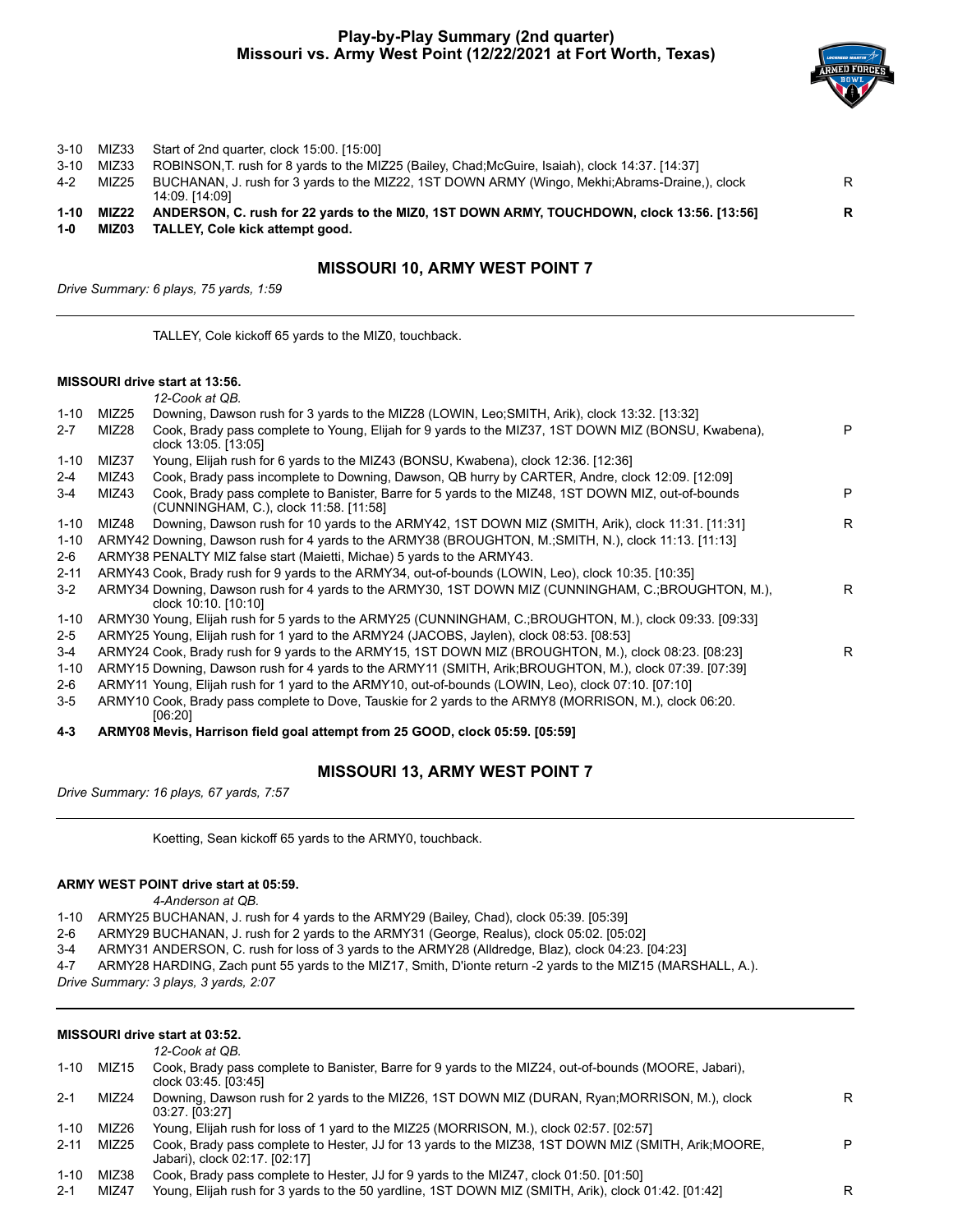- 1-10 MIZ50 Cook, Brady pass complete to Chism, Keke for 22 yards to the ARMY28, 1ST DOWN MIZ, clock 01:09. [01:09]
- 1-10 ARMY28 PENALTY MIZ false start (Chism, Keke) 5 yards to the ARMY33.
- 1-15 ARMY33 Cook, Brady pass complete to Downing, Dawson for 15 yards to the ARMY18 (CARTER, Andre), PENALTY MIZ holding (White, Hyrin) 10 yards to the ARMY43, NO PLAY, clock 00:47. [00:47]
- 1-25 ARMY43 Timeout Missouri, clock 00:47. [00:47]
- 1-25 ARMY43 Cook, Brady rush for 10 yards to the ARMY33 (CARTER, Andre), clock 00:39. [00:39]
- 2-15 ARMY33 Timeout Missouri, clock 00:39. [00:39]
- 2-15 ARMY33 Cook, Brady sacked for loss of 5 yards to the ARMY38 (SMITH, Arik), clock 00:22. [00:22]
- 3-20 ARMY38 Cook, Brady rush for 17 yards to the ARMY21, out-of-bounds (BROUGHTON, M.), clock 00:08. [00:08]
- **4-3 ARMY21 Mevis, Harrison field goal attempt from 39 GOOD, clock 00:03. [00:03]**

#### **MISSOURI 16, ARMY WEST POINT 7**

*Drive Summary: 11 plays, 64 yards, 3:49*

Koetting, Sean kickoff 27 yards to the ARMY38, on-side kick, recovered by ARMY CATOE, Wilson on ARMY38.

#### **ARMY WEST POINT drive start at 00:00.**

1-10 ARMY38 End of half, clock 00:00. [00:00] *Drive Summary: 0 plays, 0 yards, 0:00*

#### **END OF 2ND QUARTER: MISSOURI 16, ARMY WEST POINT 7**

|                        |                        |                     | Time 1st Downs<br>Conversions |  |  |         |         |          |           |
|------------------------|------------------------|---------------------|-------------------------------|--|--|---------|---------|----------|-----------|
| <b>Quarter Summary</b> | Score Poss R P X T 3rd |                     |                               |  |  | 4th     | Rushina | Passing  | Penalties |
| Missouri               |                        | $11:46$ 5 4 0 9 3-5 |                               |  |  | ი-ი     | 17-82   | 7-8-0-69 | $3-20$    |
| Army West Point        |                        | $03:14$ 2 0 0 2 0-2 |                               |  |  | $1 - 1$ | 6-36    | $---$    | ი-ი       |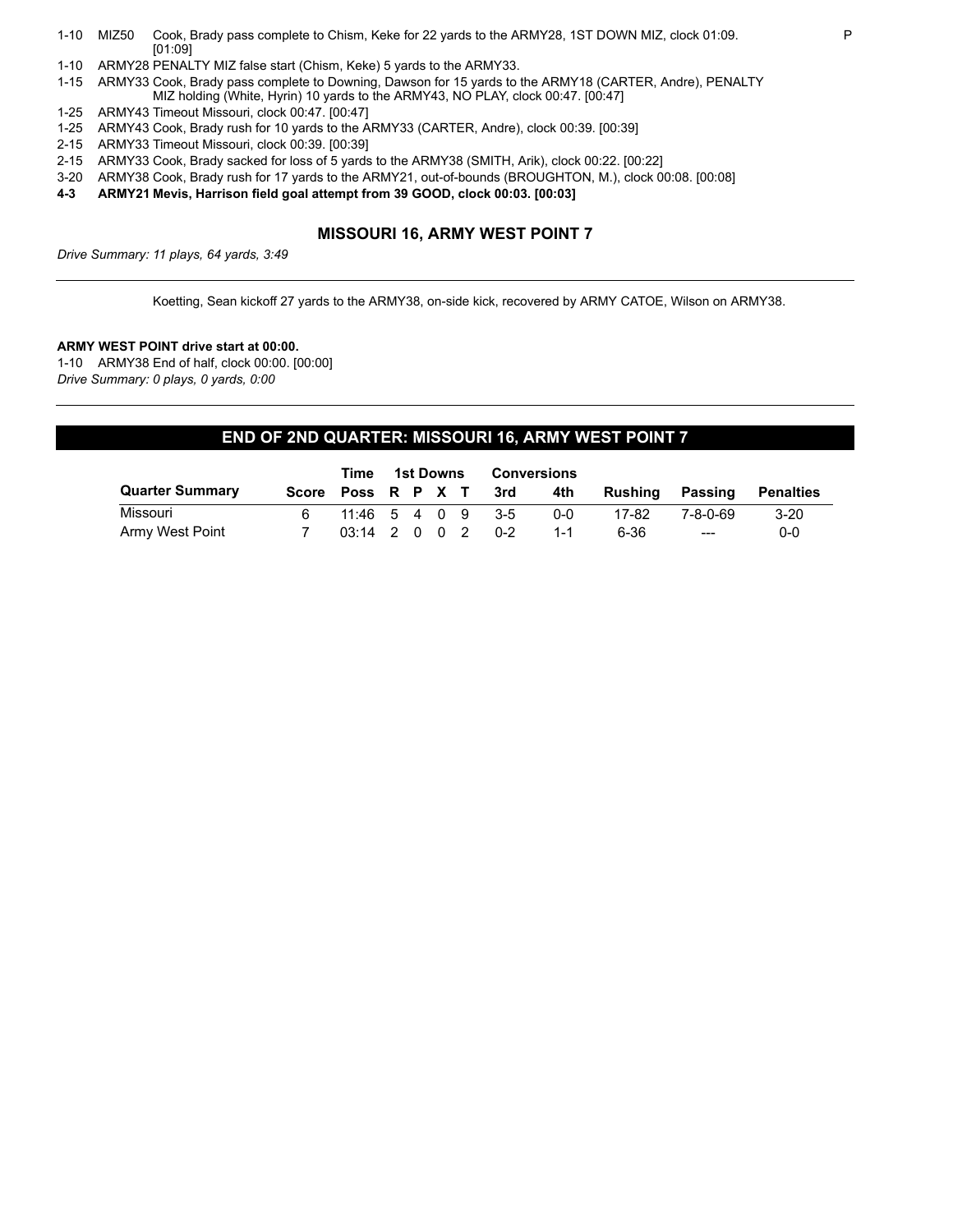#### **Quickie Statistics (Halftime Cumulative) Missouri vs. Army West Point (12/22/2021 at Fort Worth, Texas)**



|                                   | <b>MIZ</b>    | <b>ARMY</b>    |
|-----------------------------------|---------------|----------------|
| Score                             | 16            | 7              |
| <b>FIRST DOWNS</b>                | 16            | $\overline{7}$ |
| <b>RUSHES-YARDS (NET)</b>         | 24-155        | 20-90          |
| <b>PASSING-YARDS (NET)</b>        | 117           | 42             |
| Passes Att-Comp-Int               | $15 - 13 - 0$ | $1 - 1 - 0$    |
| <b>TOTAL OFFENSE PLAYS-YARDS</b>  | 39-272        | 21-132         |
| <b>Fumble Returns-Yards</b>       | $0 - 0$       | $0-0$          |
| <b>Punt Returns-Yards</b>         | $1 - 2$       | $0-0$          |
| Kickoff Returns-Yards             | $1 - 28$      | $0 - 0$        |
| <b>Interception Returns-Yards</b> | $0 - 0$       | $0-0$          |
| Punts (Number-Avg)                | -0            | $1 - 55.0$     |
| Fumbles-Lost                      | $0 - 0$       | $0 - 0$        |
| Penalties-Yards                   | $3 - 20$      | $3 - 25$       |
| Possession Time                   | 18:18         | 11:42          |
| <b>Third-Down Conversions</b>     | $4 - 7$       | $1 - 5$        |
| <b>Fourth-Down Conversions</b>    | $0 - 0$       | $2 - 2$        |

| <b>Rushing</b><br>Young, Elijah<br>Downing, Dawson<br>Cook, Brady                                                                                                  | Gain<br>No.<br>Loss<br>9<br>56<br>$-1$<br>$\overline{7}$<br>39<br>0<br>75<br>$-3$<br>6                     | Net TD Lg<br>55<br>$\overline{21}$<br>$\mathbf 0$<br>39<br>12<br>0<br>$\overline{72}$<br>30<br>$\mathbf{1}$                  | Avg<br>6.1<br>5.6<br>12                                                         | <b>Rushing</b><br>BUCHANAN, J.<br>RILEY, Tyson<br>ANDERSON, C.<br>BARNARD, Cade                                                                           | Gain<br>No.<br>$\overline{25}$<br>3<br>20<br>22<br>3<br>10<br>1                              | Loss<br>$\mathbf 0$<br>$\overline{25}$<br>20<br>0<br>$-5$<br>17<br>$\Omega$ | Net TD<br>Lg<br>6<br>0<br>0<br>12<br>$\mathbf{1}$<br>22<br>10<br>$\Omega$<br>10 | <b>Avg</b><br>36<br>6.7<br>5.7<br>10                               |
|--------------------------------------------------------------------------------------------------------------------------------------------------------------------|------------------------------------------------------------------------------------------------------------|------------------------------------------------------------------------------------------------------------------------------|---------------------------------------------------------------------------------|-----------------------------------------------------------------------------------------------------------------------------------------------------------|----------------------------------------------------------------------------------------------|-----------------------------------------------------------------------------|---------------------------------------------------------------------------------|--------------------------------------------------------------------|
| Passing<br>Cook, Brady                                                                                                                                             | $C-A-I$<br>Yds<br>106<br>$13 - 15 - 0$                                                                     | TD<br>$\frac{\text{Lg}}{23}$<br>$\overline{0}$                                                                               | Sack                                                                            | Passing<br>ANDERSON, C.                                                                                                                                   | $C-A-I$<br>$1 - 1 - 0$                                                                       | Yds<br>TD<br>42                                                             | Lg<br>$\overline{0}$<br>$\overline{42}$                                         | <b>Sack</b>                                                        |
| Receiving<br>Banister, Barre<br>Young, Elijah<br>Chism, Keke<br>Hester, JJ                                                                                         | No.<br>Yds<br>2<br>$\overline{14}$<br>$\overline{c}$<br>10<br>3<br>51<br>$\overline{2}$<br>22              | TD<br>Tgt<br>$\frac{2}{3}$<br>$\overline{0}$<br>0<br>$\mathbf 0$<br>$\overline{2}$<br>$\Omega$                               | $\frac{Lg}{9}$<br>$\frac{9}{23}$<br>13                                          | Receiving<br>ROBINSON, T.                                                                                                                                 | No.                                                                                          | Yds<br>42                                                                   | TD<br><b>Tgt</b><br>$\overline{0}$                                              | $\frac{\text{Lg}}{42}$                                             |
| No.<br><b>Punting</b>                                                                                                                                              | Yds<br>Avg                                                                                                 | In20<br>Lg                                                                                                                   | TВ                                                                              | <b>Punting</b><br>HARDING, Zach                                                                                                                           | Yds<br>No.<br>55<br>1                                                                        | Avg<br>55.0                                                                 | In20<br>Lg<br>55                                                                | TВ<br>$\overline{0}$                                               |
| <b>Punt Returns</b><br>Smith, D'ionte                                                                                                                              | No.                                                                                                        | TD<br>Yards<br>$-2$<br>$\overline{0}$                                                                                        | <u>Lg</u><br>-2                                                                 | <b>Punt Returns</b>                                                                                                                                       | No.                                                                                          |                                                                             | TD<br>Yards                                                                     | Lg                                                                 |
| <b>Kick Returns</b><br>Abrams-Draine,                                                                                                                              | No.<br>$\blacktriangleleft$                                                                                | Yards<br>TD<br>28<br>$\Omega$                                                                                                | $\frac{\text{Lg}}{28}$                                                          | <b>Kick Returns</b>                                                                                                                                       | No.                                                                                          | Yards                                                                       | <b>TD</b>                                                                       | Lg                                                                 |
| <b>Tackles</b><br>McGuire, Isaiah<br>Alldredge, Blaz<br>Bailey, Chad<br>Robinson, Shawn<br>Williams, Jalan<br>Green IV. Allie<br>George, Realus<br>Jeffcoat, Traja | UA-A<br><b>Total</b><br>$5-1$<br>$2 - 3$<br>$2 - 2$<br>$1 - 3$<br>$1 - 1$<br>$1 - 0$<br>$1 - 0$<br>$0 - 1$ | <b>Sacks</b><br>5.5<br>0.0<br>3.5<br>0.0<br>3.0<br>0.0<br>2.5<br>0.0<br>1.5<br>0.0<br>1.0<br>0.0<br>1.0<br>0.0<br>0.5<br>0.0 | <b>TFL</b><br>$\overline{2.0}$<br>2.0<br>0.0<br>0.0<br>1.0<br>0.0<br>0.0<br>0.0 | <b>Tackles</b><br>SMITH, Arik<br>LOWIN. Leo<br>MOORE, Jabari<br><b>BROUGHTON, M.</b><br>CUNNINGHAM, C.<br>MORRISON, M.<br>CARTER, Andre<br>BONSU, Kwabena | UA-A<br>$4 - 4$<br>$4 - 2$<br>$3 - 3$<br>$2 - 5$<br>$2 - 5$<br>$2 - 1$<br>$2 - 0$<br>$2 - 0$ | <b>Total</b><br>6.0<br>5.0<br>4.5<br>4.5<br>4.5<br>2.5<br>2.0<br>2.0        | <b>Sacks</b><br>1.0<br>0.0<br>0.0<br>0.0<br>0.0<br>0.0<br>1.0<br>0.0            | <b>TFL</b><br>1.5<br>1.5<br>0.0<br>0.0<br>0.0<br>1.0<br>1.0<br>0.0 |

| Qtr             | Time  | <b>Scoring Play</b>                                                  | V-F      |
|-----------------|-------|----------------------------------------------------------------------|----------|
| 1st             | 11:55 | MIZ - Cook, Brady 30 yd TD RUSH (KICK by Mevis, Harrison), 7-72 3:05 |          |
| 1st             | 00:55 | MIZ - Mevis, Harrison 22 vd FG 8-69 3:27                             | $10 - 0$ |
| 2 <sub>nd</sub> | 13:56 | ARMY - ANDERSON, C. 22 yd TD RUSH (KICK by TALLEY, Cole), 6-75 1:59  | $10-7$   |
| 2nd             | 05:59 | MIZ - Mevis, Harrison 25 yd FG 16-67 7:57                            | $13 - 7$ |
| 2 <sub>nd</sub> | 00:03 | MIZ - Mevis, Harrison 39 vd FG 11-64 3:49                            | $16-$    |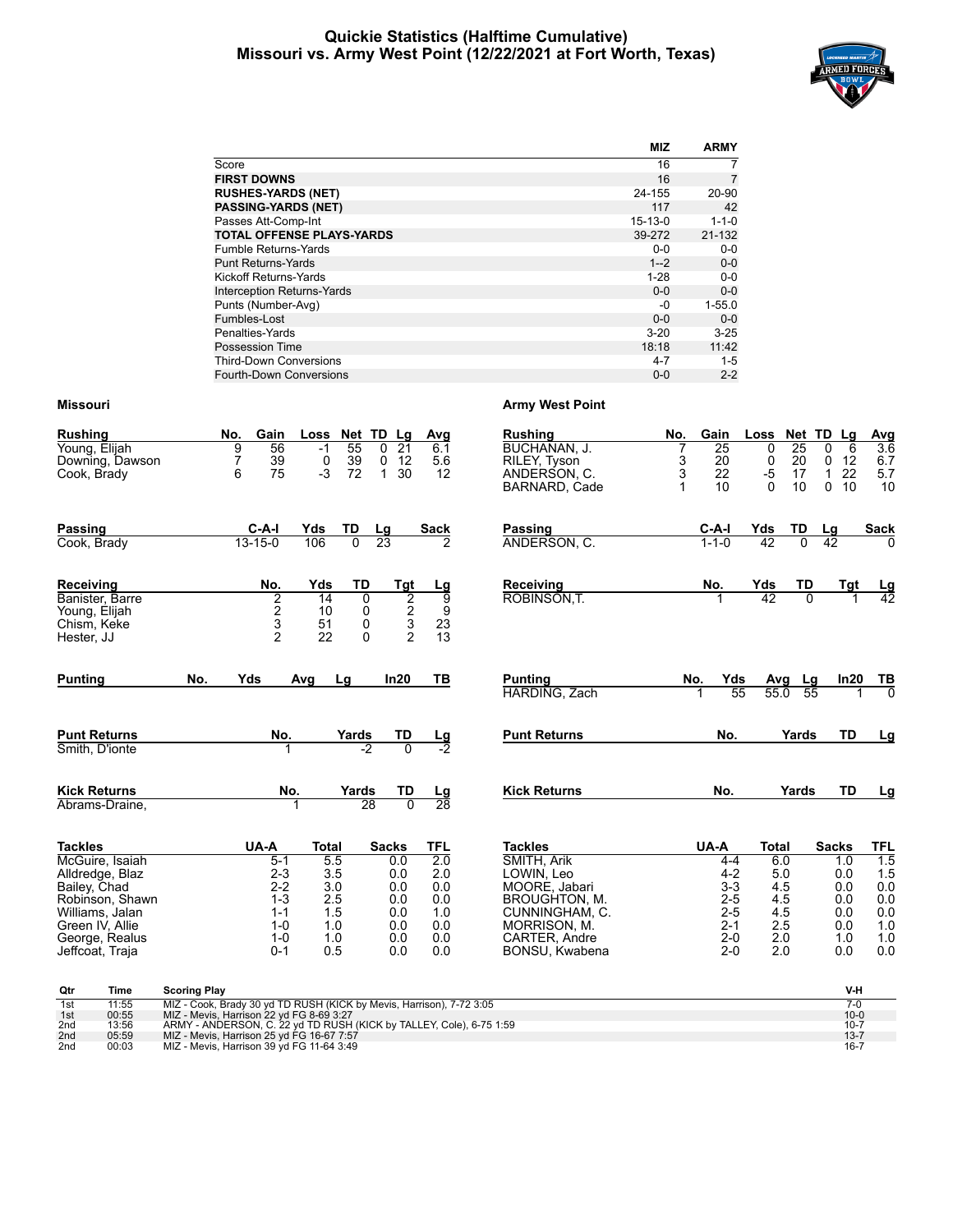#### **Quickie Statistics (2nd Quarter only) Missouri vs. Army West Point (12/22/2021 at Fort Worth, Texas)**



|                                   | <b>MIZ</b>  | <b>ARMY</b>    |
|-----------------------------------|-------------|----------------|
| Score                             | 6           |                |
| <b>FIRST DOWNS</b>                | 9           | $\overline{2}$ |
| <b>RUSHES-YARDS (NET)</b>         | 17-82       | $6 - 36$       |
| <b>PASSING-YARDS (NET)</b>        | 69          |                |
| Passes Att-Comp-Int               | $8 - 7 - 0$ |                |
| <b>TOTAL OFFENSE PLAYS-YARDS</b>  | 25-151      | $6 - 36$       |
| <b>Fumble Returns-Yards</b>       | $0 - 0$     | $0 - 0$        |
| <b>Punt Returns-Yards</b>         | $1 - 2$     | $0 - 0$        |
| Kickoff Returns-Yards             | $0 - 0$     | $0 - 0$        |
| <b>Interception Returns-Yards</b> | $0 - 0$     | $0-0$          |
| Punts (Number-Avg)                | -0          | $1 - 55.0$     |
| Fumbles-Lost                      | $0 - 0$     | $0-0$          |
| Penalties-Yards                   | $3 - 20$    | $0 - 0$        |
| Possession Time                   | 11:46       | 03:14          |
| <b>Third-Down Conversions</b>     | $3 - 5$     | $0 - 2$        |
| <b>Fourth-Down Conversions</b>    | $0 - 0$     | $1 - 1$        |

| <b>Rushing</b><br>Young, Elijah<br>Downing, Dawson<br>Cook, Brady                                                        | No.<br>6<br>6<br>4 | Gain<br>16<br>27<br>45                                                 | Loss<br>$-1$<br>0<br>0                                 | Net TD<br>15<br>27<br>45                                   | Avg<br>0<br>0<br>$\Omega$                              | Lg<br>2.5<br>6<br>4.5<br>10<br>11.3<br>17                                                       | <b>Rushing</b><br><b>BUCHANAN. J.</b><br>ANDERSON, C.                                                                                             | No.<br>3<br>$\overline{2}$ | Gain<br>9<br>22                                                                            | Loss<br>0<br>$-3$ | Net TD<br>9<br>19                                    | Avg<br>0<br>9.5<br>1                                                 | Lg<br>3<br>$\overline{4}$<br>-22                                   |
|--------------------------------------------------------------------------------------------------------------------------|--------------------|------------------------------------------------------------------------|--------------------------------------------------------|------------------------------------------------------------|--------------------------------------------------------|-------------------------------------------------------------------------------------------------|---------------------------------------------------------------------------------------------------------------------------------------------------|----------------------------|--------------------------------------------------------------------------------------------|-------------------|------------------------------------------------------|----------------------------------------------------------------------|--------------------------------------------------------------------|
| Passing<br>Cook, Brady                                                                                                   |                    | $C-A-I$<br>$7 - 8 - 0$                                                 | Yds<br>64                                              | <b>TD</b><br>$\overline{0}$                                | $\frac{\text{Lg}}{22}$                                 | Sack                                                                                            | Passing                                                                                                                                           | $C-A-I$                    | Yds                                                                                        | TD                | Lg                                                   |                                                                      | <b>Sack</b>                                                        |
| Receiving<br>Banister, Barre<br>Young, Elijah<br>Chism, Keke<br>Hester, JJ                                               |                    | No.<br>2<br>1<br>1<br>$\overline{2}$                                   | Yards<br>14<br>9<br>22<br>22                           | TD<br>$\overline{0}$<br>$\pmb{0}$<br>$\pmb{0}$<br>$\Omega$ | Tgt<br>1<br>1                                          | $\frac{Lg}{9}$<br>$\overline{2}$<br>$\boldsymbol{9}$<br>22<br>$\overline{13}$<br>$\overline{2}$ | Receiving                                                                                                                                         | No.                        |                                                                                            | Yards             | <b>TD</b>                                            | Tgt                                                                  | Lg                                                                 |
| <b>Punting</b>                                                                                                           | No.                | Yds                                                                    | Avg                                                    | Lng                                                        | In20                                                   | ΤВ                                                                                              | <b>Punting</b><br>HARDING, Zach                                                                                                                   | No.                        | Yds<br>$\overline{55}$                                                                     | Avg<br>55.0       | Lng<br>55                                            | In20                                                                 | TВ<br>ō                                                            |
| <b>Punt Returns</b><br>Smith. D'ionte                                                                                    |                    | No.                                                                    | 1                                                      | Yards<br>-2                                                | TD                                                     | $\frac{\text{Lg}}{\text{-2}}$                                                                   | <b>Punt Returns</b>                                                                                                                               |                            | No.                                                                                        |                   | Yards                                                | <b>TD</b>                                                            | <u>Lg</u>                                                          |
| <b>Kick Returns</b>                                                                                                      |                    | No.                                                                    |                                                        | Yards                                                      | TD                                                     | Lg                                                                                              | <b>Kick Returns</b>                                                                                                                               |                            | No.                                                                                        |                   | Yards                                                | <b>TD</b>                                                            | Lg                                                                 |
| <b>Tackles</b><br>Bailey, Chad<br>Alldredge, Blaz<br>George, Realus<br>McGuire, Isaiah<br>Abrams-Draine,<br>Wingo, Mekhi |                    | UA-A<br>$1 - 1$<br>$1 - 0$<br>$1 - 0$<br>$0 - 1$<br>$0 - 1$<br>$0 - 1$ | <b>Total</b><br>1.5<br>1.0<br>1.0<br>0.5<br>0.5<br>0.5 |                                                            | <b>Sacks</b><br>0.0<br>0.0<br>0.0<br>0.0<br>0.0<br>0.0 | <b>TFL</b><br>0.0<br>1.0<br>0.0<br>0.0<br>0.0<br>0.0                                            | <b>Tackles</b><br>SMITH, Arik<br>BROUGHTON, M.<br>MORRISON, M.<br>LOWIN, Leo<br>CUNNINGHAM, C.<br>BONSU, Kwabena<br>MOORE, Jabari<br>MARSHALL, A. |                            | UA-A<br>$3 - 3$<br>$2 - 4$<br>$2 - 1$<br>$2 - 1$<br>$1 - 2$<br>$2 - 0$<br>$1 - 1$<br>$1-0$ | Total             | 4.5<br>4.0<br>2.5<br>2.5<br>2.0<br>2.0<br>1.5<br>1.0 | <b>Sacks</b><br>1.0<br>0.0<br>0.0<br>0.0<br>0.0<br>0.0<br>0.0<br>0.0 | <b>TFL</b><br>1.0<br>0.0<br>1.0<br>0.0<br>0.0<br>0.0<br>0.0<br>0.0 |

| Qtr             | Time  | <b>Scoring Play</b>                                                 |          |
|-----------------|-------|---------------------------------------------------------------------|----------|
| 2nd             | 13:56 | ARMY - ANDERSON, C. 22 yd TD RUSH (KICK by TALLEY, Cole), 6-75 1:59 |          |
| 2nd             | 05:59 | MIZ - Mevis, Harrison 25 yd FG 16-67 7:57                           |          |
| 2 <sub>nd</sub> | 00:03 | MIZ - Mevis, Harrison 39 yd FG 11-64 3:49                           | $16 - 7$ |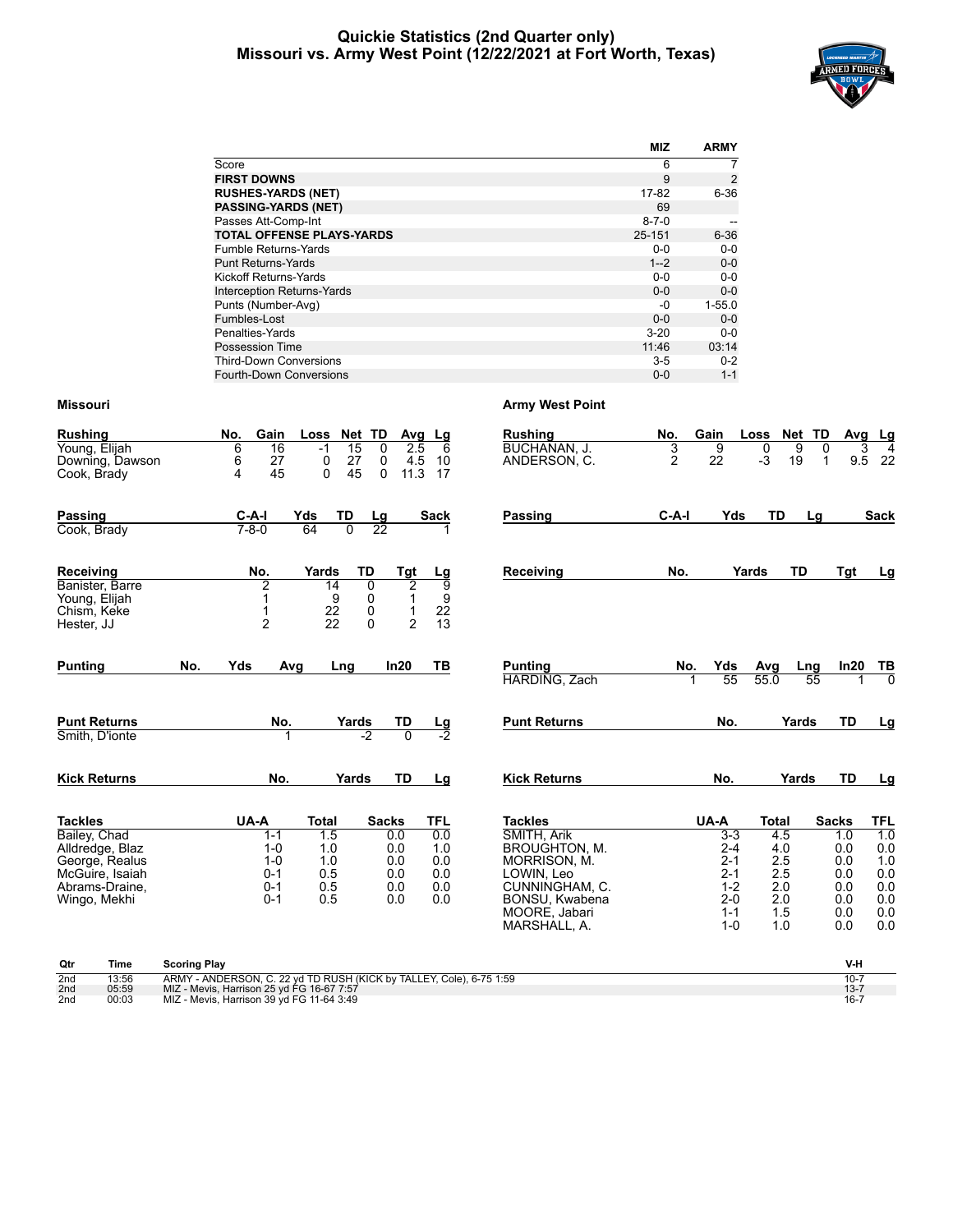

P

R

R

R

*Army to receive, defend north goal.* 1-10 ARMY38 Start of 3rd quarter, clock 15:00, MIZ ball on MIZ35. [15:00] Koetting, Sean kickoff 64 yards to the ARMY1, fair catch by ROBINSON,T.. **ARMY WEST POINT drive start at 15:00.** *4-Anderson at QB.* 1-10 ARMY25 ANDERSON, C. rush for 2 yards to the ARMY27 (McGuire, Isaiah), clock 14:43. [14:43] 2-8 ARMY27 ANDERSON, C. pass complete to WALTERS, B. for 9 yards to the ARMY36, 1ST DOWN ARMY (Abrams-Draine,), clock 14:11. [14:11] 1-10 ARMY36 ROBINSON,T. rush for 4 yards to the ARMY40 (Alldredge, Blaz), clock 13:30. [13:30] 2-6 ARMY40 RILEY, Tyson rush for 4 yards to the ARMY44 (Bailey, Chad;McGuire, Isaiah), clock 12:58. [12:58] 3-2 ARMY44 BUCHANAN, J. rush for 3 yards to the ARMY47, 1ST DOWN ARMY (McGuire, Isaiah;Robinson, Shawn), clock 12:28. [12:28] 1-10 ARMY47 BARNARD, Cade rush for 6 yards to the MIZ47 (Wingo, Mekhi), clock 11:44. [11:44] 2-4 MIZ47 BARNARD, Cade rush for 5 yards to the MIZ42, 1ST DOWN ARMY (Robinson, Shawn), clock 11:17. [11:17] R 1-10 MIZ42 ANDERSON, C. pass incomplete to MARSHALL, A., clock 10:53. [10:53] 2-10 MIZ42 ANDERSON, C. pass complete to ALSTON, Isaiah for 9 yards to the MIZ33 (Jackson, DJ), clock 10:26. [10:26] 3-1 MIZ33 ANDERSON, C. rush for 2 yards to the MIZ31, 1ST DOWN ARMY (George, Realus;Abrams-Draine,), clock 10:03. [10:03] 1-10 MIZ31 ANDERSON, C. rush for 13 yards to the MIZ18, 1ST DOWN ARMY (Alldredge, Blaz;Robinson, Shawn), clock 09:24. [09:24] 1-10 MIZ18 ANDERSON, C. rush for 2 yards to the MIZ16 (Robinson, Dariu), clock 08:50. [08:50] *Army 42-Catoe injured on play.* 2-8 MIZ16 ADKINS, Anthony rush for 6 yards to the MIZ10 (Nicholson, Devi;Bailey, Chad), clock 08:23. [08:23] 3-2 MIZ10 ADKINS, Anthony rush for 1 yard to the MIZ9 (Nicholson, Devi), clock 07:59. [07:59] 4-1 MIZ09 BUCHANAN, J. rush for 2 yards to the MIZ7, 1ST DOWN ARMY (McGuire, Isaiah), clock 07:23. [07:23] R 1-0 MIZ07 ANDERSON, C. rush for loss of 3 yards to the MIZ10 (Alldredge, Blaz), clock 06:52. [06:52] *4-Anderson at QB. 2-Tyler at QB.* **2-0 MIZ10 BUCHANAN, J. rush for 10 yards to the MIZ0, TOUCHDOWN, clock 06:35. [06:35]**

**1-0 MIZ03 TALLEY, Cole kick attempt good.**

#### **MISSOURI 16, ARMY WEST POINT 14**

*Drive Summary: 17 plays, 75 yards, 8:25*

TALLEY, Cole kickoff 60 yards to the MIZ5, Abrams-Draine, return 15 yards to the MIZ20 (VOYNE, Fabrice).

**MISSOURI drive start at 06:31.** *12-Cook at QB.* 1-10 MIZ20 Downing, Dawson rush for 3 yards to the MIZ23 (SMITH, Arik;CUNNINGHAM, C.), clock 06:14. [06:14] 2-7 MIZ23 Downing, Dawson rush for 11 yards to the MIZ34, 1ST DOWN MIZ (BROUGHTON, M.;COCKRILL, Nolan), clock 05:43. [05:43] 1-10 MIZ34 Young, Elijah rush for 6 yards to the MIZ40 (BROUGHTON, M.;DURAN, Ryan), clock 05:16. [05:16] 2-4 MIZ40 Downing, Dawson rush for no gain to the MIZ40 (FREY, Chris;MORRISON, M.), clock 04:38. [04:38] 3-4 MIZ40 Cook, Brady pass complete to Banister, Barre for 8 yards to the MIZ48, 1ST DOWN MIZ, out-of-bounds (CUNNINGHAM, C.), clock 04:05. [04:05] 1-10 MIZ48 Young, Elijah rush for 4 yards to the ARMY48 (BROUGHTON, M.;LOWIN, Leo), clock 03:25. [03:25] 2-6 ARMY48 Banister, Barre rush for loss of 2 yards to the 50 yardline (JONES, Cameron), clock 02:58. [02:58] 3-8 MIZ50 Cook, Brady pass complete to Chism, Keke for 7 yards to the ARMY43, out-of-bounds (JONES, Cameron), clock 02:20. [02:20] 4-1 ARMY43 Timeout Missouri, clock 01:54. [01:54]

4-1 ARMY43 Downing, Dawson rush for loss of 1 yard to the ARMY44 (CARTER, Andre).

*Drive Summary: 9 plays, 36 yards, 4:42*

#### **ARMY WEST POINT drive start at 01:49.**

*2-Tyler at QB.*

1-10 ARMY44 BUCHANAN, J. rush for 4 yards to the ARMY48 (Robinson, Dariu;Alldredge, Blaz), clock 01:31. [01:31]

2-6 ARMY48 TYLER, T. rush for 2 yards to the 50 yardline (Bailey, Chad;Williams, Jalan), clock 00:50. [00:50]

3-4 ARMY50 BUCHANAN, J. rush for 2 yards to the MIZ48 (McGuire, Isaiah;Robinson, Dariu), clock 00:12. [00:12]

4-2 MIZ48 BUCHANAN, J. rush for 4 yards to the MIZ44, 1ST DOWN ARMY (Jeffcoat, Traja).

R

P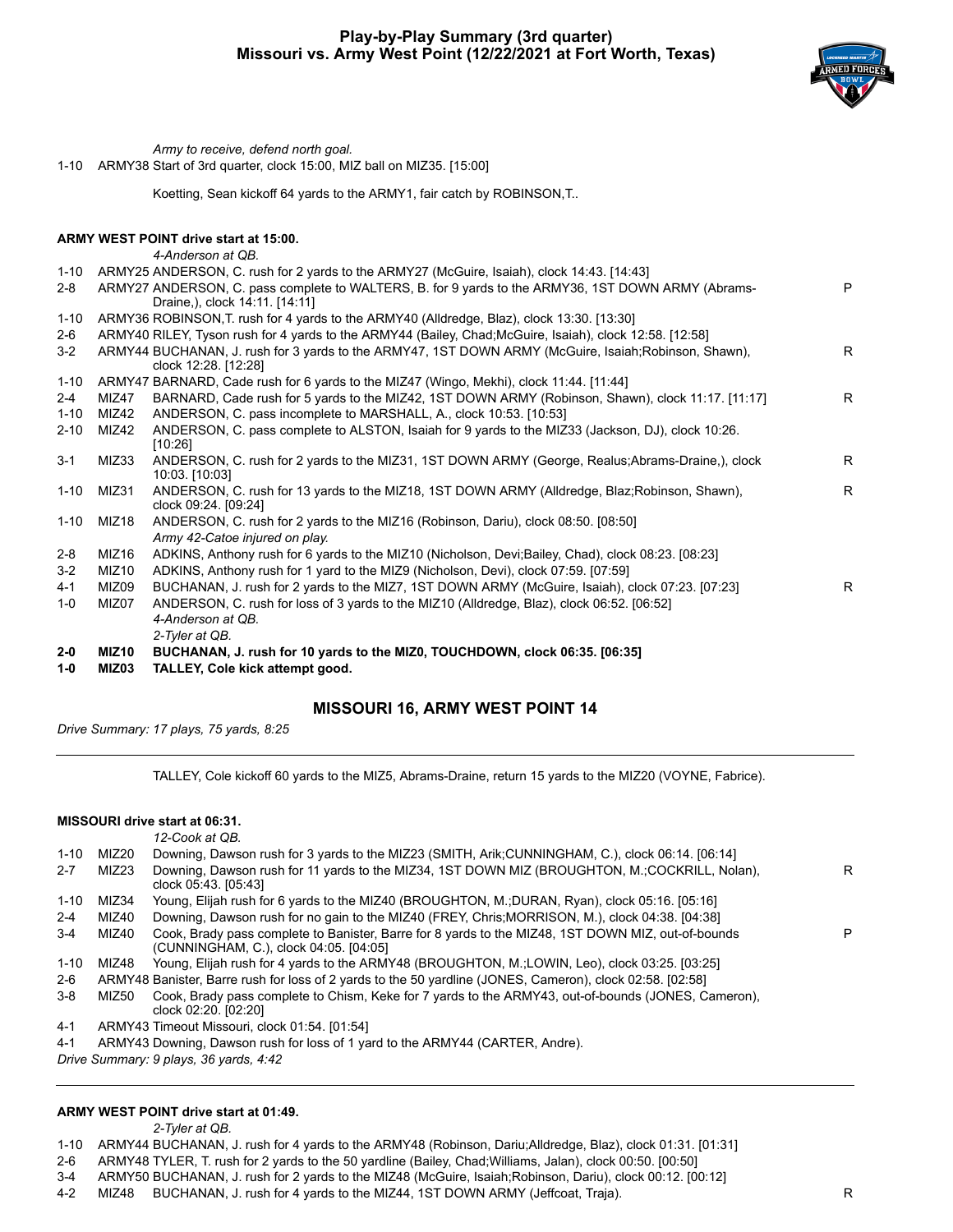### **END OF 3RD QUARTER: MISSOURI 16, ARMY WEST POINT 14**

|                        | Time                                    | 1st Downs |  | Conversions |                            |     |                 |          |           |
|------------------------|-----------------------------------------|-----------|--|-------------|----------------------------|-----|-----------------|----------|-----------|
| <b>Quarter Summary</b> |                                         |           |  |             | Score Poss R P X T 3rd 4th |     | Rushing Passing |          | Penalties |
| Missouri               | 04:46 1 1 0 2 1-2                       |           |  |             |                            | በ-1 | 7-21            | 2-2-0-15 | $0 - 0$   |
| Army West Point        | $10:14 \quad 6 \quad 1 \quad 0 \quad 7$ |           |  |             | $2 - 3$                    | 1-1 | 18-69           | 2-3-0-18 | $0 - 0$   |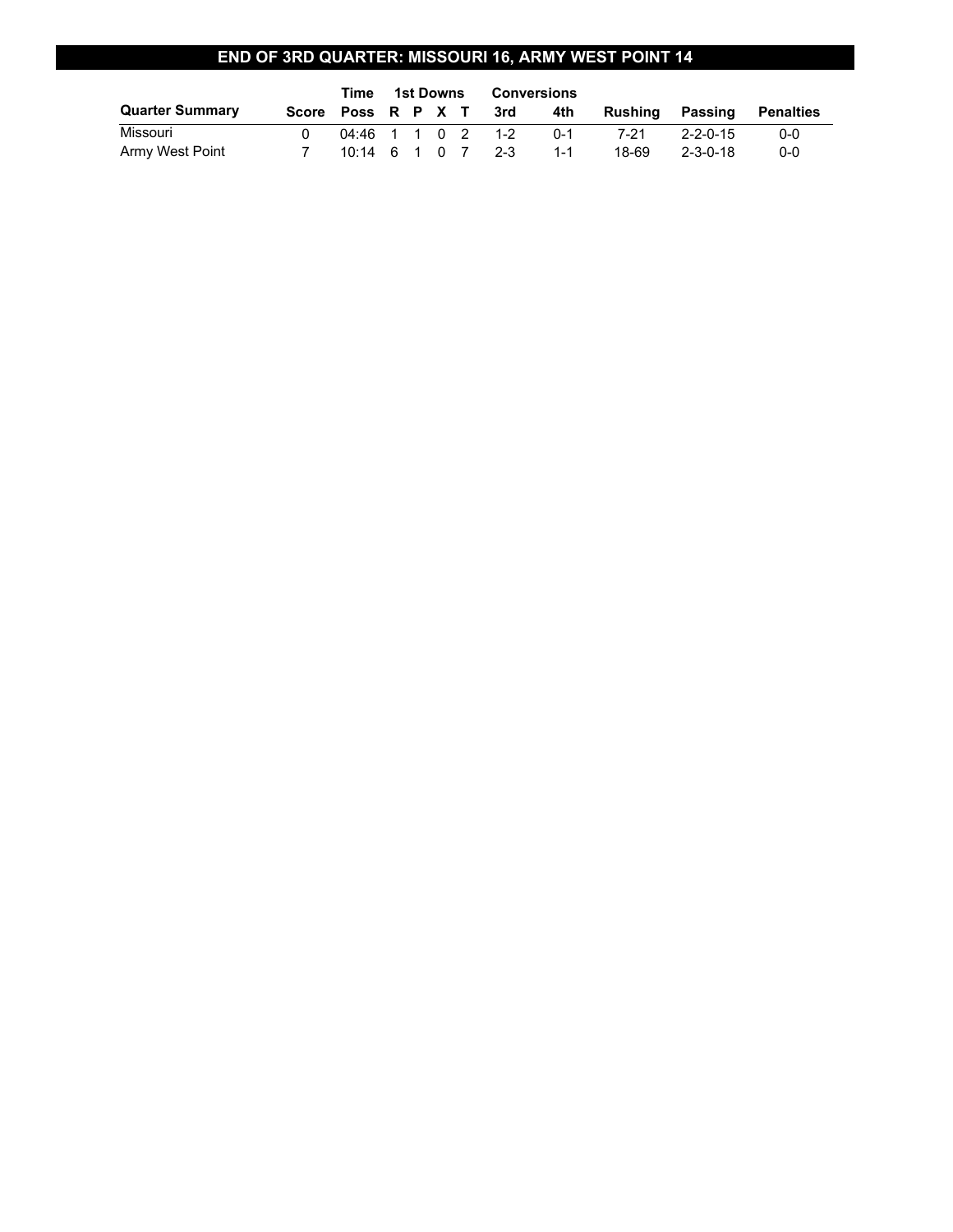#### **Quickie Statistics (3rd Quarter Cumulative) Missouri vs. Army West Point (12/22/2021 at Fort Worth, Texas)**



|                                   | <b>MIZ</b>    | <b>ARMY</b> |
|-----------------------------------|---------------|-------------|
| Score                             | 16            | 14          |
| <b>FIRST DOWNS</b>                | 18            | 14          |
| <b>RUSHES-YARDS (NET)</b>         | 31-176        | 38-159      |
| <b>PASSING-YARDS (NET)</b>        | 132           | 60          |
| Passes Att-Comp-Int               | $17 - 15 - 0$ | $4 - 3 - 0$ |
| <b>TOTAL OFFENSE PLAYS-YARDS</b>  | 48-308        | 42-219      |
| Fumble Returns-Yards              | $0 - 0$       | $0-0$       |
| <b>Punt Returns-Yards</b>         | $1 - 2$       | $0-0$       |
| Kickoff Returns-Yards             | $2 - 43$      | $0 - 0$     |
| <b>Interception Returns-Yards</b> | $0 - 0$       | $0-0$       |
| Punts (Number-Avg)                | -0            | $1 - 55.0$  |
| Fumbles-Lost                      | $0 - 0$       | $0 - 0$     |
| Penalties-Yards                   | $3 - 20$      | $3 - 25$    |
| Possession Time                   | 23:04         | 21:56       |
| <b>Third-Down Conversions</b>     | $5-9$         | $3 - 8$     |
| <b>Fourth-Down Conversions</b>    | $0 - 1$       | $3 - 3$     |

| <b>Rushing</b>                     | No.          | Gain                   | Loss         | Net TD               | Lg                                              | Avg                               | <b>Rushing</b>                  | No.             | Gain             | Loss         | Net TD               |               | Lg         | Avg                     |
|------------------------------------|--------------|------------------------|--------------|----------------------|-------------------------------------------------|-----------------------------------|---------------------------------|-----------------|------------------|--------------|----------------------|---------------|------------|-------------------------|
| Young, Elijah                      | 11<br>11     | 66<br>53               | $-1$<br>$-1$ | 65<br>52             | 0<br>21<br>12<br>$\mathbf 0$                    | 5.9<br>4.7                        | <b>BUCHANAN. J.</b>             | $\overline{13}$ | 50<br>24         | 0            | 50<br>24             | 1<br>0        | 10         | $\overline{3.8}$<br>6   |
| Downing, Dawson<br>Cook, Brady     | 6            | 75                     |              | 72                   | $\mathbf{1}$<br>30                              | 12                                | RILEY, Tyson<br>ANDERSON, C.    | 4<br>8          | 41               | 0<br>-8      | 33                   | $\mathbf{1}$  | 12<br>22   | 4.1                     |
| Banister, Barre                    | $\mathbf{1}$ | $\Omega$               | $-3$<br>$-2$ | $-2$                 | 0                                               | $-2$                              | BARNARD, Cade                   | 3               | 21               | $\Omega$     | 21                   | 0             | 10         | $\overline{7}$          |
|                                    |              |                        |              |                      |                                                 |                                   |                                 |                 |                  |              |                      |               |            |                         |
| <b>Passing</b><br>Cook, Brady      |              | C-A-I<br>$15 - 17 - 0$ | Yds<br>121   | TD<br>$\overline{0}$ | Lg<br>23                                        | <b>Sack</b><br>$\mathcal{P}$      | <b>Passing</b><br>ANDERSON, C.  |                 | C-A-I<br>$3-4-0$ | Yds<br>60    | TD<br>$\overline{0}$ | Lg<br>42      |            | <b>Sack</b><br>$\Omega$ |
|                                    |              |                        |              |                      |                                                 |                                   |                                 |                 |                  |              |                      |               |            |                         |
| Receiving                          |              | No.                    | Yds          | TD                   | Tgt                                             | <u>Lg</u>                         | Receiving                       |                 | No.              | Yds          | TD                   |               | Tgt        | $\frac{Lg}{9}$          |
| Banister, Barre                    |              | 3                      | 22           | 0                    |                                                 |                                   | <b>ALSTON, Isaiah</b>           |                 |                  | 9            |                      | 0             | 1          |                         |
| Young, Elijah<br>Chism, Keke       |              | $\frac{2}{4}$          | 10<br>58     | 0<br>0               | $\begin{array}{c} 3 \\ 2 \\ 4 \\ 2 \end{array}$ | 9<br>23                           | WALTERS, B.<br>ROBINSON, T.     |                 |                  | 9<br>42      |                      | 0<br>$\Omega$ | 1<br>1     | 9<br>42                 |
| Hester, JJ                         |              | $\overline{2}$         | 22           | $\Omega$             |                                                 | 13                                |                                 |                 |                  |              |                      |               |            |                         |
|                                    |              |                        |              |                      |                                                 |                                   |                                 |                 |                  |              |                      |               |            |                         |
| <b>Punting</b>                     | No.          | Yds                    | Avg          | Lg                   | In20                                            | ΤВ                                | <b>Punting</b>                  | No.             | Yds              | Avg          | Lg                   |               | In20       | TB                      |
|                                    |              |                        |              |                      |                                                 |                                   | HARDING, Zach                   |                 | 55               | 55.0         | 55                   |               |            |                         |
| <b>Punt Returns</b>                |              | No.                    |              | Yards                | TD                                              | $\frac{\mathsf{Lg}}{\mathsf{Lg}}$ | <b>Punt Returns</b>             |                 | No.              |              | Yards                |               | <b>TD</b>  | Lg                      |
| Smith, D'ionte                     |              |                        |              | $-2$                 |                                                 |                                   |                                 |                 |                  |              |                      |               |            |                         |
| <b>Kick Returns</b>                |              | No.                    |              | Yards                | TD                                              | $\frac{\text{Lg}}{28}$            | <b>Kick Returns</b>             |                 | No.              |              | Yards                |               | TD         | Lg                      |
| Abrams-Draine,                     |              |                        | 7            | 43                   | $\Omega$                                        |                                   |                                 |                 |                  |              |                      |               |            |                         |
| <b>Tackles</b>                     |              | UA-A                   | <b>Total</b> |                      | <b>Sacks</b>                                    | TFL                               | <b>Tackles</b>                  |                 | UA-A             | <b>Total</b> |                      | <b>Sacks</b>  |            | <b>TFL</b>              |
| McGuire, Isaiah                    |              | $7 - 4$                | 9.0          |                      | 0.0                                             | $\overline{2.0}$                  | SMITH, Arik                     |                 | $4 - 5$          |              | 6.5                  |               | 1.0        | 1.5                     |
| Alldredge, Blaz<br>Robinson, Shawn |              | $4 - 5$<br>$2 - 5$     | 6.5<br>4.5   |                      | 0.0<br>0.0                                      | 3.0<br>0.0                        | BROUGHTON, M.<br>CUNNINGHAM, C. |                 | $2 - 8$<br>$3-6$ |              | 6.0<br>6.0           |               | 0.0<br>0.0 | 0.0<br>0.0              |
| Bailey, Chad                       |              | $2 - 5$                | 4.5          |                      | 0.0                                             | 0.0                               | LOWIN, Leo                      |                 | $4 - 3$          |              | 5.5                  |               | 0.0        | 1.5                     |
| Robinson, Dariu                    |              | $1 - 3$                | 2.5          |                      | 0.0                                             | 1.0                               | MOORE, Jabari                   |                 | $3-3$            |              | 4.5                  |               | 0.0        | 0.0                     |
| Williams, Jalan                    |              | $1 - 2$                | 2.0          |                      | 0.0                                             | 1.0                               | MORRISON, M.                    |                 | $2 - 2$          |              | 3.0                  |               | 0.0        | 1.0                     |
| Abrams-Draine,<br>Nicholson, Devi  |              | $1 - 2$<br>$1 - 1$     | 2.0<br>1.5   |                      | 0.0<br>0.0                                      | 0.0<br>0.0                        | CARTER, Andre<br>JONES, Cameron |                 | $3-0$<br>$2 - 0$ |              | 3.0<br>2.0           |               | 1.0<br>0.0 | 2.0<br>1.0              |
|                                    |              |                        |              |                      |                                                 |                                   |                                 |                 |                  |              |                      |               |            |                         |

| Rushing                              | No.           | Gain       | Loss         | <b>Net</b> | TD           | Avg<br>Lg                           |
|--------------------------------------|---------------|------------|--------------|------------|--------------|-------------------------------------|
| BUCHANAN, J.                         | 13            | 50         | 0            | 50         | 1            | 3.8<br>10                           |
| RILEY, Tyson                         | 4             | 24         | 0            | 24         | 0            | 12<br>6                             |
| ANDERSON, C.                         | $\frac{8}{3}$ | 41         | -8           | 33         | $\mathbf 1$  | 22<br>4.1                           |
| BARNARD, Cade                        |               | 21         | $\Omega$     | 21         | 0            | 10<br>$\overline{7}$                |
| Passing                              |               | C-A-I      | Yds          | TD         | Lg           | Sack                                |
| ANDERSON, C.                         |               | $3-4-0$    | 60           | 0          | 42           | O                                   |
|                                      |               |            |              |            |              |                                     |
| Receiving                            |               | No.        | Yds          | TD         |              | <u>Tgt</u><br>$\frac{\text{Lg}}{9}$ |
| <b>ALSTON, Isaiah</b><br>WALTERS, B. |               | 1<br>1     | 9<br>9       |            | 0            | 1<br>1                              |
| Robinson.t.                          |               | 1          | 42           |            | 0<br>0       | 42<br>1                             |
|                                      |               |            |              |            |              |                                     |
| Punting                              |               | No.<br>Yds |              | Avg<br>Lg  |              | In20<br>TВ<br>$\overline{0}$        |
| HARDING, Zach                        |               | 1          | 55.0<br>55   | 55         |              | 1                                   |
| <b>Punt Returns</b>                  |               | No.        |              | Yards      |              | TD<br>Lg                            |
|                                      |               |            |              |            |              |                                     |
| Kick Returns                         |               | No.        |              | Yards      |              | TD<br>Lg                            |
|                                      |               |            |              |            |              |                                     |
| Tackles                              |               | UA-A       | <b>Total</b> |            | <b>Sacks</b> | TFL.                                |

| iackies        | UA-A    | ιοται | эаскѕ | 1 F L |
|----------------|---------|-------|-------|-------|
| SMITH, Arik    | 4-5     | 6.5   | 1.0   | 1.5   |
| BROUGHTON, M.  | $2 - 8$ | 6.0   | 0.0   | 0.0   |
| CUNNINGHAM, C. | 3-6     | 6.0   | 0.0   | 0.0   |
| LOWIN, Leo     | $4 - 3$ | 5.5   | 0.0   | 1.5   |
| MOORE, Jabari  | $3 - 3$ | 4.5   | 0.0   | 0.0   |
| MORRISON, M.   | $2 - 2$ | 3.0   | 0.0   | 1.0   |
| CARTER, Andre  | $3-0$   | 3.0   | 1.0   | 2.0   |
| JONES, Cameron | $2 - 0$ | 2.0   | 0.0   | 1.0   |
|                |         |       |       |       |

| Qtr             | Time  | <b>Scoring Play</b>                                                  | V-H       |
|-----------------|-------|----------------------------------------------------------------------|-----------|
| 1st             | 11:55 | MIZ - Cook, Brady 30 yd TD RUSH (KICK by Mevis, Harrison), 7-72 3:05 |           |
| 1st             | 00:55 | MIZ - Mevis, Harrison 22 vd FG 8-69 3:27                             | $10 - 0$  |
| 2 <sub>nd</sub> | 13:56 | ARMY - ANDERSON, C. 22 yd TD RUSH (KICK by TALLEY, Cole), 6-75 1:59  | $10 - 7$  |
| 2nd             | 05:59 | MIZ - Mevis, Harrison 25 yd FG 16-67 7:57                            | $13 - 7$  |
| 2 <sub>nd</sub> | 00:03 | MIZ - Mevis, Harrison 39 vd FG 11-64 3:49                            | $16 - 7$  |
| 3rd             | 06:35 | ARMY - BUCHANAN, J. 10 yd TD RUSH (KICK by TALLEY, Cole), 17-75 8:25 | $16 - 14$ |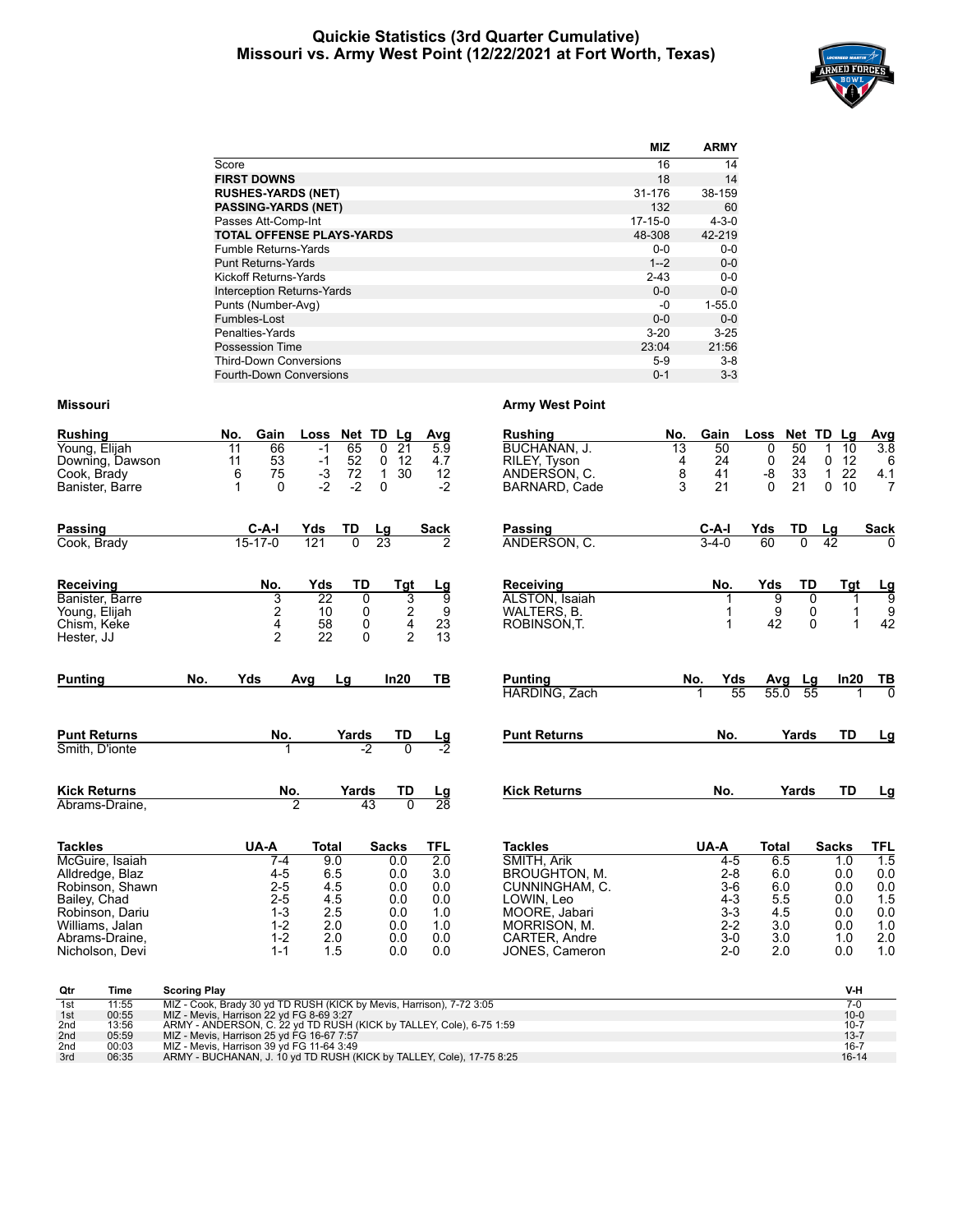#### **Quickie Statistics (3rd Quarter only) Missouri vs. Army West Point (12/22/2021 at Fort Worth, Texas)**



|                                   | <b>MIZ</b>  | <b>ARMY</b> |
|-----------------------------------|-------------|-------------|
| Score                             | 0           | 7           |
| <b>FIRST DOWNS</b>                | 2           | 7           |
| <b>RUSHES-YARDS (NET)</b>         | $7 - 21$    | 18-69       |
| <b>PASSING-YARDS (NET)</b>        | 15          | 18          |
| Passes Att-Comp-Int               | $2 - 2 - 0$ | $3 - 2 - 0$ |
| <b>TOTAL OFFENSE PLAYS-YARDS</b>  | $9 - 36$    | $21 - 87$   |
| Fumble Returns-Yards              | $0 - 0$     | $0 - 0$     |
| <b>Punt Returns-Yards</b>         | $0 - 0$     | $0 - 0$     |
| Kickoff Returns-Yards             | $1 - 15$    | $0-0$       |
| <b>Interception Returns-Yards</b> | $0 - 0$     | $0 - 0$     |
| Punts (Number-Avg)                | -0          | -0          |
| Fumbles-Lost                      | $0 - 0$     | $0-0$       |
| Penalties-Yards                   | $0 - 0$     | $0 - 0$     |
| Possession Time                   | 04:46       | 10:14       |
| <b>Third-Down Conversions</b>     | $1 - 2$     | $2 - 3$     |
| <b>Fourth-Down Conversions</b>    | $0 - 1$     | $1 - 1$     |

| <b>Rushing</b><br>Young, Elijah<br>Downing, Dawson<br>Banister, Barre                                                                                              | No.<br>Gain<br>Net TD<br><b>Rushing</b><br>Loss<br>Avg<br>Lg<br>$\overline{2}$<br>0<br>$\overline{10}$<br>$\mathbf{0}$<br>5<br><b>BUCHANAN, J.</b><br>10<br>6<br>$13$<br>0<br>3.3<br>4<br>14<br>$-1$<br>11<br>RILEY, Tyson<br>$-2$<br>$-2$<br>0<br>$-2$<br>1<br>$\Omega$<br>ANDERSON, C.<br>BARNARD, Cade                                                                                                                                                                 | No.<br>6<br>1<br>$\frac{5}{2}$ | Gain<br>$\overline{25}$<br>4<br>19<br>11                                                     | Loss<br>Net TD<br>0<br>$\overline{25}$<br>0<br>4<br>$-3$<br>16<br>11<br>$\Omega$ | Avg<br>1<br>4.2<br>0<br>0<br>$\Omega$                                | Lg<br>$\overline{10}$<br>$\overline{4}$<br>$\overline{4}$<br>$\begin{array}{c} 3.2 \\ 5.5 \end{array}$<br>13<br>6 |
|--------------------------------------------------------------------------------------------------------------------------------------------------------------------|---------------------------------------------------------------------------------------------------------------------------------------------------------------------------------------------------------------------------------------------------------------------------------------------------------------------------------------------------------------------------------------------------------------------------------------------------------------------------|--------------------------------|----------------------------------------------------------------------------------------------|----------------------------------------------------------------------------------|----------------------------------------------------------------------|-------------------------------------------------------------------------------------------------------------------|
| Passing<br>Cook, Brady                                                                                                                                             | $C-A-I$<br>TD<br>Yds<br><b>Sack</b><br>Passing<br><u>Lg</u><br>$2 - 2 - 0$<br>15<br>$\overline{0}$<br>ANDERSON, C.<br><sup>0</sup>                                                                                                                                                                                                                                                                                                                                        |                                | $C-A-I$<br>$2 - 3 - 0$                                                                       | Yds<br>TD<br>18<br>$\overline{0}$                                                | Lg<br>$\overline{9}$                                                 | <b>Sack</b>                                                                                                       |
| Receiving<br>Banister, Barre<br>Chism, Keke                                                                                                                        | TD<br>No.<br>Yards<br>Tgt<br>Receiving<br><u>Lg</u><br>ह<br>8<br>0<br><b>ALSTON, Isaiah</b><br>$\overline{7}$<br>$\overline{7}$<br>$\Omega$<br>WALTERS, B.<br>1                                                                                                                                                                                                                                                                                                           |                                | No.<br>1                                                                                     | TD<br>Yards<br>9<br>9                                                            | <b>Tgt</b><br>0<br>$\Omega$                                          | $\frac{Lg}{9}$<br>9                                                                                               |
| <b>Punting</b>                                                                                                                                                     | No.<br>Yds<br>In20<br>TВ<br><b>Punting</b><br>Avg<br>Lng                                                                                                                                                                                                                                                                                                                                                                                                                  | Yds<br>No.                     | Avg                                                                                          | Lng                                                                              | In20                                                                 | TВ                                                                                                                |
| <b>Punt Returns</b>                                                                                                                                                | TD<br><b>Punt Returns</b><br>No.<br>Yards<br>Lg                                                                                                                                                                                                                                                                                                                                                                                                                           |                                | No.                                                                                          | Yards                                                                            | TD                                                                   | Lg                                                                                                                |
| <b>Kick Returns</b><br>Abrams-Draine.                                                                                                                              | <b>Kick Returns</b><br>No.<br>Yards<br>TD<br><u>Lg</u><br>$\overline{0}$<br>$\overline{15}$<br>15                                                                                                                                                                                                                                                                                                                                                                         |                                | No.                                                                                          | Yards                                                                            | TD                                                                   | Lg                                                                                                                |
| <b>Tackles</b><br>McGuire, Isaiah<br>Alldredge, Blaz<br>Robinson, Shawn<br>Robinson, Dariu<br>Nicholson, Devi<br>Abrams-Draine,<br>Bailey, Chad<br>Jeffcoat, Traja | UA-A<br><b>Total</b><br><b>Sacks</b><br>TFL<br><b>Tackles</b><br><b>JONES, Cameron</b><br>3.5<br>0.0<br>$2 - 3$<br>0.0<br>$2 - 2$<br>3.0<br>0.0<br>1.0<br>BROUGHTON, M.<br>$1 - 2$<br>2.0<br>0.0<br>0.0<br>CUNNINGHAM, C.<br>$1 - 2$<br>2.0<br>CARTER, Andre<br>0.0<br>0.0<br>$1 - 1$<br>1.5<br>0.0<br>0.0<br>VOYNE, Fabrice<br>$1 - 1$<br>1.5<br>0.0<br>0.0<br>MORRISON, M.<br>$0 - 3$<br>1.5<br>0.0<br>0.0<br>LOWIN, Leo<br>$1 - 0$<br>1.0<br>0.0<br>0.0<br>SMITH, Arik |                                | UA-A<br>$2 - 0$<br>$0 - 3$<br>$1 - 1$<br>$1 - 0$<br>$1 - 0$<br>$0 - 1$<br>$0 - 1$<br>$0 - 1$ | <b>Total</b><br>2.0<br>1.5<br>1.5<br>1.0<br>1.0<br>0.5<br>0.5<br>0.5             | <b>Sacks</b><br>0.0<br>0.0<br>0.0<br>0.0<br>0.0<br>0.0<br>0.0<br>0.0 | TFL,<br>1.0<br>0.0<br>0.0<br>1.0<br>0.0<br>0.0<br>0.0<br>0.0                                                      |
| Qtr<br><b>Time</b><br>3rd<br>06:35                                                                                                                                 | <b>Scoring Play</b><br>ARMY - BUCHANAN, J. 10 yd TD RUSH (KICK by TALLEY, Cole), 17-75 8:25                                                                                                                                                                                                                                                                                                                                                                               |                                |                                                                                              |                                                                                  | V-H<br>$16 - 14$                                                     |                                                                                                                   |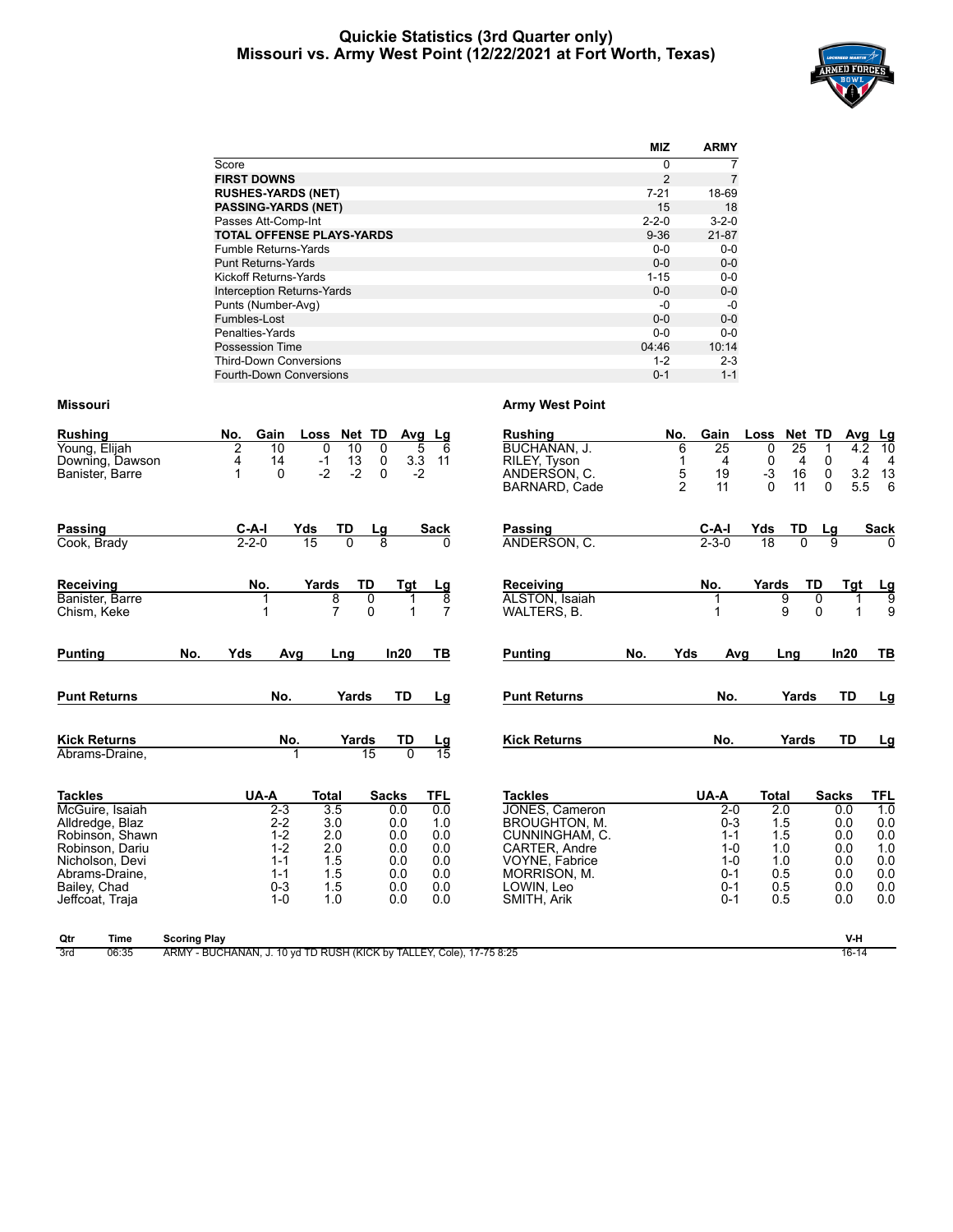#### **Play-by-Play Summary (4th quarter) Missouri vs. Army West Point (12/22/2021 at Fort Worth, Texas)**



| MIZ03         | <b>TALLEY, Cole kick attempt good.</b>                                                                             |                                                                                                   |
|---------------|--------------------------------------------------------------------------------------------------------------------|---------------------------------------------------------------------------------------------------|
| MIZ14         | TYLER, T. pass complete to WALTERS, B. for 14 yards to the MIZ0, 1ST DOWN ARMY, TOUCHDOWN,<br>clock 10:20. [10:20] | P                                                                                                 |
| MIZ14         | Timeout Army West Point, clock 10:25. [10:25]                                                                      |                                                                                                   |
| MIZ14         | BUCHANAN, J. rush for no gain to the MIZ14 (Bailey, Chad), clock 10:52. [10:52]                                    |                                                                                                   |
| MIZ16         | BUCHANAN, J. rush for 2 yards to the MIZ14 (George, Realus), clock 11:29. [11:29]                                  |                                                                                                   |
| MIZ17         | BUCHANAN, J. rush for 1 yard to the MIZ16 (McGuire, Isaiah), clock 11:52. [11:52]                                  |                                                                                                   |
| MIZ22         | PENALTY MIZ offside defense (York, Canon) 5 yards to the MIZ17.                                                    |                                                                                                   |
|               | 12:45 [12:45]                                                                                                      | R.                                                                                                |
|               | Army 65-Knapp injured on the play.                                                                                 |                                                                                                   |
| 1-10<br>MIZ33 | BARNARD, Cade rush for 3 yards to the MIZ30 (Alldredge, Blaz), clock 13:07. [13:07]                                |                                                                                                   |
| MIZ35         | BUCHANAN, J. rush for 2 yards to the MIZ33, 1ST DOWN ARMY (Nicholson, Devi), clock 13:42. [13:42]                  | R.                                                                                                |
| MIZ42         | BUCHANAN, J. rush for 7 yards to the MIZ35 (Alldredge, Blaz; Robinson, Shawn), clock 14:06. [14:06]                |                                                                                                   |
| MIZ44         | BUCHANAN, J. rush for 2 yards to the MIZ42 (George, Realus; Bailey, Chad), clock 14:40. [14:40]                    |                                                                                                   |
| MIZ44<br>1-10 | Start of 4th quarter, clock 15:00, [15:00]                                                                         |                                                                                                   |
|               | MIZ30                                                                                                              | RILEY, Tyson rush for 8 yards to the MIZ22, 1ST DOWN ARMY (Abrams-Draine,;Alldredge, Blaz), clock |

#### **MISSOURI 16, ARMY WEST POINT 21**

*Drive Summary: 13 plays, 56 yards, 6:29*

TALLEY, Cole kickoff 60 yards to the MIZ5, Abrams-Draine, return 11 yards to the MIZ16 (BARNARD, Cade).

#### **MISSOURI drive start at 10:13.**

|          |       | 12-Cook at QB.                                                                                                                                                                                                   |    |
|----------|-------|------------------------------------------------------------------------------------------------------------------------------------------------------------------------------------------------------------------|----|
| 1-10     | MIZ16 | Cook, Brady pass incomplete to Dove, Tauskie, clock 10:08. [10:08]                                                                                                                                               |    |
| $2 - 10$ | MIZ16 | Young, Elijah rush for 3 yards to the MIZ19 (FREY, Chris: SMITH, Arik), clock 09:48. [09:48]                                                                                                                     |    |
| $3 - 7$  | MIZ19 | Cook, Brady pass incomplete to Hester, JJ, PENALTY ARMY holding (MORRISON, M.) 10 yards to the<br>MIZ29, 1ST DOWN MIZ, NO PLAY, clock 09:23. [09:23]                                                             | F. |
| $1 - 10$ | MIZ29 | Cook, Brady pass complete to Downing, Dawson for 5 yards to the MIZ34 (BROUGHTON, M.), clock 09:04.<br>[09:04]                                                                                                   |    |
| $2 - 5$  | MIZ34 | Cook, Brady pass complete to Young, Elijah for 4 yards to the MIZ38, out-of-bounds (LOWIN, Leo), clock<br>08:40. [08:40]                                                                                         |    |
| $3-1$    | MIZ38 | Downing, Dawson rush for 9 yards to the MIZ47, 1ST DOWN MIZ (MORRISON, M.), clock 08:15. [08:15]                                                                                                                 | R  |
| $1 - 10$ | MIZ47 | Downing, Dawson rush for 4 yards to the ARMY49, fumble forced by BROUGHTON, M., fumble by Downing,<br>Dawson recovered by ARMY CARTER, Andre at ARMY49, CARTER, Andre for 3 yards to the MIZ48 (Cook,<br>Brady). |    |
|          |       | Drive Summary: 6 plays, 35 yards, 2:17                                                                                                                                                                           |    |

#### **ARMY WEST POINT drive start at 07:56, ARMY ball on MIZ48.**

|       |                                       | 2-Tyler at QB.                                                                                               |  |  |  |  |  |
|-------|---------------------------------------|--------------------------------------------------------------------------------------------------------------|--|--|--|--|--|
| 1-10  |                                       | MIZ48 BUCHANAN, J. rush for 1 yard to the MIZ47 (Robinson, Dariu), clock 07:35. [07:35]                      |  |  |  |  |  |
| $2-9$ |                                       | MIZ47 TYLER, T. rush for 4 yards to the MIZ43 (Wingo, Mekhi), clock 06:48. [06:48]                           |  |  |  |  |  |
|       |                                       | 3-5 MIZ43 RILEY, Tyson rush for 2 yards to the MIZ41 (Robinson, Dariu:Alldredge, Blaz), clock 06:16. [06:16] |  |  |  |  |  |
|       |                                       | 4-3 MIZ41 HARDING, Zach punt 39 yards to the MIZ2, downed.                                                   |  |  |  |  |  |
|       | Drive Summary: 3 plays, 7 yards, 2:09 |                                                                                                              |  |  |  |  |  |

#### **MISSOURI drive start at 05:47.**

|          |       | 12-Cook at QB.                                                                                                                           |   |
|----------|-------|------------------------------------------------------------------------------------------------------------------------------------------|---|
| $1 - 10$ | MIZ02 | Cook, Brady pass complete to Dove, Tauskie for 10 yards to the MIZ12, 1ST DOWN MIZ (MOORE,<br>Jabari: SMITH, Arik), clock 05:31. [05:31] | P |
| $1 - 10$ | MIZ12 | Cook, Brady pass complete to Young, Elijah for 7 yards to the MIZ19 (CUNNINGHAM, C.), clock 04:59.<br>[04:59]                            |   |
| $2 - 3$  | MIZ19 | Cook, Brady pass complete to Hester, JJ for 8 yards to the MIZ27, 1ST DOWN MIZ (JONES, Cameron),<br>clock 04:50. [04:50]                 | P |
| $1 - 10$ | MIZ27 | Cook, Brady pass incomplete to Butler, Devyn (BROUGHTON, M.), QB hurry by CARTER, Andre, clock<br>04:41. [04:41]                         |   |
| $2 - 10$ | MIZ27 | Cook, Brady pass incomplete to Dove, Tauskie (JONES, Cameron), clock 04:35. [04:35]                                                      |   |
| $3 - 10$ | MIZ27 | Cook, Brady sacked for loss of 8 yards to the MIZ19 (SMITH, Arik), clock 04:18. [04:18]                                                  |   |
| 4-18     | MIZ19 | McKinniss, Gran punt 41 yards to the ARMY40, fair catch by ROBINSON, T                                                                   |   |
|          |       | Drive Summary: 6 plays, 17 yards, 1:59                                                                                                   |   |
|          |       |                                                                                                                                          |   |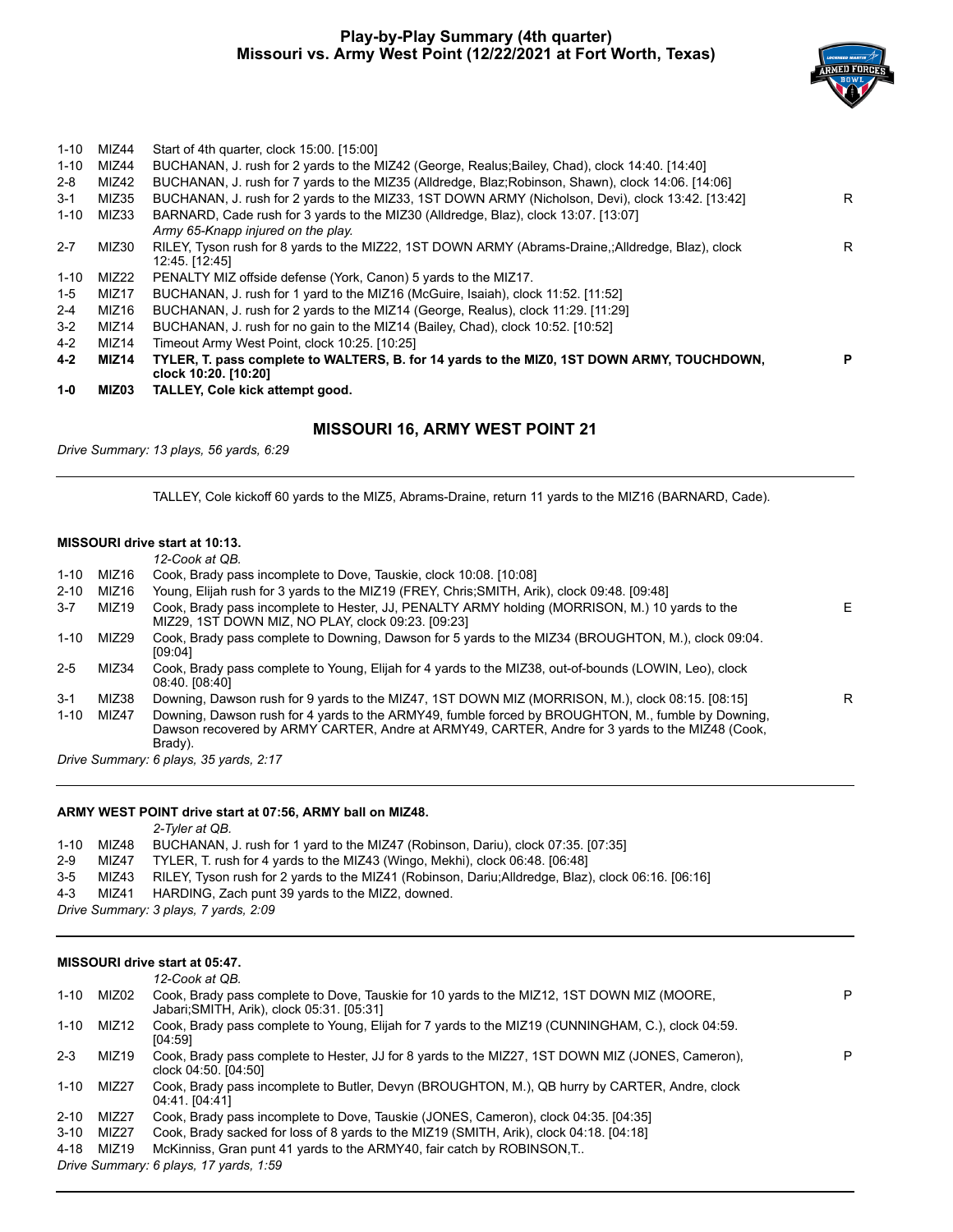#### **ARMY WEST POINT drive start at 03:48.**

*2-Tyler at QB.*

- 1-10 ARMY40 TYLER, T. rush for 2 yards to the ARMY42 (Robinson, Dariu), clock 03:43. [03:43]
- 2-8 ARMY42 Timeout Missouri, clock 03:43. [03:43]
- 2-8 ARMY42 BUCHANAN, J. rush for 3 yards to the ARMY45 (Wingo, Mekhi;Robinson, Dariu), clock 03:38. [03:38]
- 3-5 ARMY45 Timeout Missouri, clock 03:38. [03:38]
- 3-5 ARMY45 ROBINSON,T. rush for no gain to the ARMY45 (Wingo, Mekhi;Williams, Jalan), clock 03:28. [03:28] *Missouri 4-Williams injured on play.*
- 4-5 ARMY45 HARDING, Zach punt 38 yards to the MIZ17, fair catch by Smith, D'ionte.

*Drive Summary: 3 plays, 5 yards, 1:04*

#### **MISSOURI drive start at 02:44.**

|          |            | 12-Cook at QB.                                                                                                                                      |   |
|----------|------------|-----------------------------------------------------------------------------------------------------------------------------------------------------|---|
|          | 1-10 MIZ17 | Cook, Brady pass complete to Downing, Dawson for 12 yards to the MIZ29, 1ST DOWN MIZ (MOORE,<br>Jabari), clock 02:30. [02:30]                       | P |
| $1 - 10$ | MIZ29      | Cook, Brady pass complete to Dove, Tauskie for 12 yards to the MIZ41, 1ST DOWN MIZ (CUNNINGHAM,<br>C.), clock 02:21. [02:21]                        | P |
| 1-10     | MIZ41      | Cook, Brady pass complete to Banister, Barre for 17 yards to the ARMY42, 1ST DOWN MIZ (BROUGHTON,<br>M.), clock 02:12. [02:12]                      | P |
|          |            | Army 97-Bonsu injured on play.                                                                                                                      |   |
| 1-10     |            | ARMY42 Young, Elijah rush for 7 yards to the ARMY35, out-of-bounds (BROUGHTON, M.), clock 02:04. [02:04]                                            |   |
| $2 - 3$  |            | ARMY35 Cook, Brady pass complete to Banister, Barre for 8 yards to the ARMY27, 1ST DOWN MIZ (MOORE,<br>Jabari), clock 01:55. [01:55]                | P |
| 1-10     |            | ARMY27 Downing, Dawson rush for 4 yards to the ARMY23 (MORRISON, M.;CUNNINGHAM, C.), clock 01:36.<br>[01:36]                                        |   |
| $2-6$    |            | ARMY23 Cook, Brady pass complete to Banister, Barre for 6 yards to the ARMY17, 1ST DOWN MIZ, out-of-bounds<br>(MOORE, Jabari), clock 01:34, [01:34] | P |
| 1-10     |            | ARMY17 Cook, Brady pass incomplete to Dove, Tauskie, clock 01:30. [01:30]                                                                           |   |
| $2 - 10$ |            | ARMY17 Cook, Brady pass complete to Young, Elijah for 11 yards to the ARMY6, 1ST DOWN MIZ (CUNNINGHAM,<br>C.), clock 01:20. [01:20]                 | P |
| 1-0      |            | ARMY06 Cook, Brady pass incomplete to Banister, Barre, clock 01:16, [01:16]                                                                         |   |
| 2-0      |            | ARMY06 Cook, Brady pass complete to Chism, Keke for 6 yards to the ARMY0, TOUCHDOWN, clock 01:11.<br>[01:11]                                        |   |

1-0 ARMY03 Cook, Brady pass attempt failed.

#### **MISSOURI 22, ARMY WEST POINT 21**

*Drive Summary: 11 plays, 83 yards, 1:33*

Koetting, Sean kickoff 65 yards to the ARMY0, touchback.

#### **ARMY WEST POINT drive start at 01:11.**

*1-Laws at QB.*

| 1-10     |                   | ARMY25 LAWS, Jabari rush for 13 yards to the ARMY38, 1ST DOWN ARMY (Brown, Stacy), clock 00:59. [00:59]    | R  |
|----------|-------------------|------------------------------------------------------------------------------------------------------------|----|
| $1 - 10$ |                   | ARMY38 LAWS, Jabari pass complete to ALSTON, Isaiah for 10 yards to the ARMY48, 1ST DOWN ARMY (Jackson,    | P  |
|          |                   | DJ), clock 00:48. [00:48]                                                                                  |    |
| 1-10     |                   | ARMY48 LAWS, Jabari pass incomplete to WALTERS, B., clock 00:43. [00:43]                                   |    |
| $2 - 10$ |                   | ARMY48 LAWS, Jabari pass incomplete to ALSTON, Isaiah, PENALTY MIZ face mask (Jackson, DJ) 15 yards to the | E. |
|          |                   | MIZ37, 1ST DOWN ARMY, NO PLAY, clock 00:40. [00:40]                                                        |    |
| 1-10     | MIZ37             | LAWS, Jabari rush for 2 yards to the MIZ35 (Alldredge, Blaz; Wingo, Mekhi), clock 00:34. [00:34]           |    |
| 2-8      | MIZ35             | Timeout Army West Point, clock 00:34. [00:34]                                                              |    |
| $2 - 8$  | MIZ35             | LAWS, Jabari pass incomplete to ALSTON, Isaiah (Jackson, DJ), clock 00:30. [00:30]                         |    |
| $3 - 8$  | MIZ35             | LAWS, Jabari pass complete to ALSTON, Isaiah for 11 yards to the MIZ24, 1ST DOWN ARMY (Jackson,            | P  |
|          |                   | DJ), clock 00:19. [00:19]                                                                                  |    |
| $1 - 10$ | MIZ <sub>24</sub> | LAWS, Jabari rush for no gain to the MIZ24 (McGuire, Isaiah), clock 00:03. [00:03]                         |    |
| $2 - 10$ | MIZ24             | Timeout Army West Point, clock 00:03. [00:03]                                                              |    |
| $2 - 10$ | MIZ24             | TALLEY, Cole field goal attempt from 41 GOOD, clock 00:00. [00:00]                                         |    |
|          |                   |                                                                                                            |    |

#### **MISSOURI 22, ARMY WEST POINT 24**

1-0 ARMY35 PENALTY MIZ substitution infraction declined. *Drive Summary: 8 plays, 51 yards, 1:11*

## **FINAL SCORE - : MISSOURI 22, ARMY WEST POINT 24**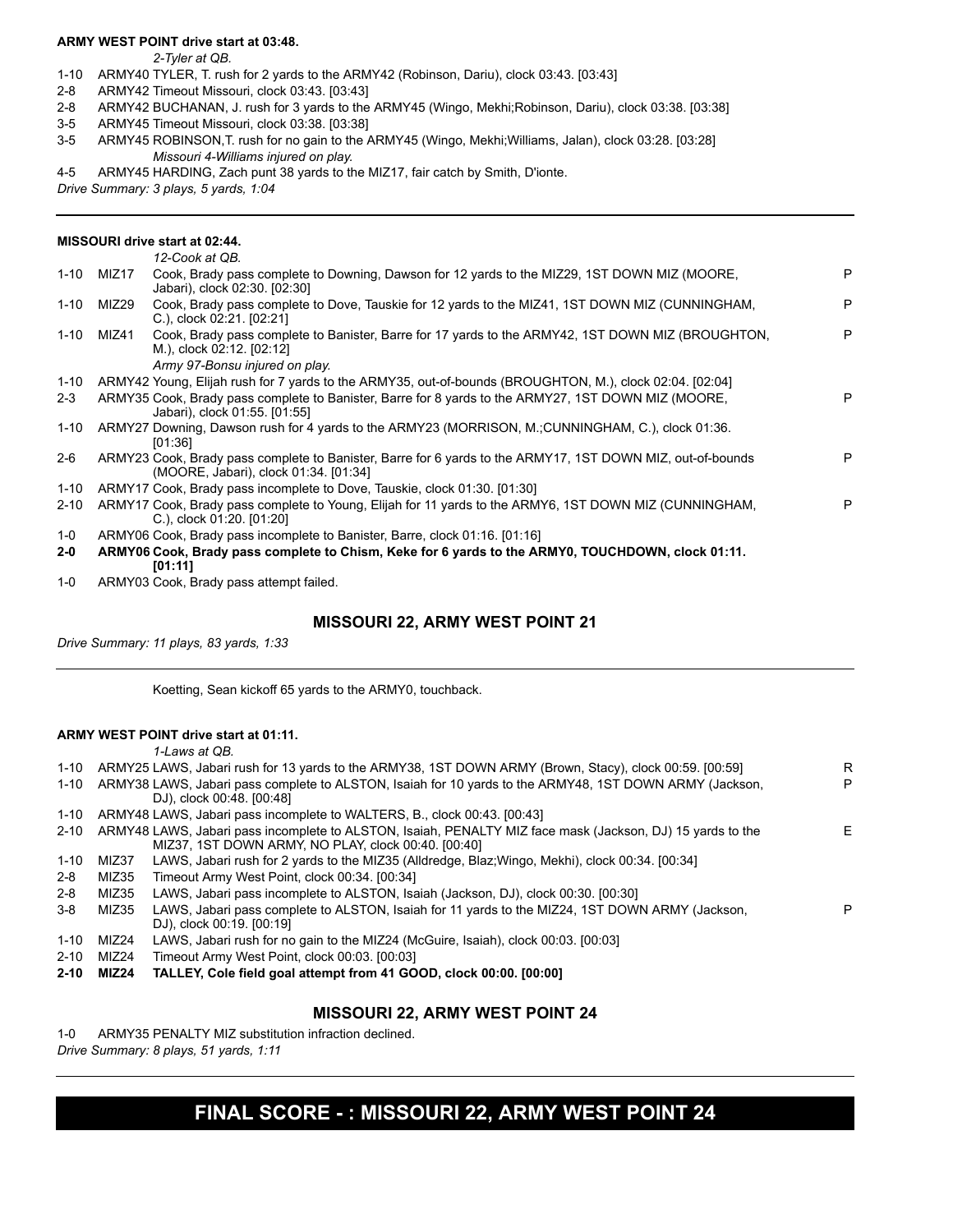|                        |                    |  |  | Time 1st Downs Conversions |                    |         |         |             |                  |
|------------------------|--------------------|--|--|----------------------------|--------------------|---------|---------|-------------|------------------|
| <b>Quarter Summary</b> | Score Poss R P X T |  |  |                            | 3rd                | 4th     | Rushina | Passing     | <b>Penalties</b> |
| Missouri               |                    |  |  |                            | 05:56 1 8 1 10 1-2 | ი-ი     | 6-19    | 12-17-0-106 | $2 - 20$         |
| Army West Point        | 10                 |  |  |                            | 09:04 3 3 1 7 2-6  | $2 - 2$ | 17-52   | 3-5-0-35    | $1 - 10$         |